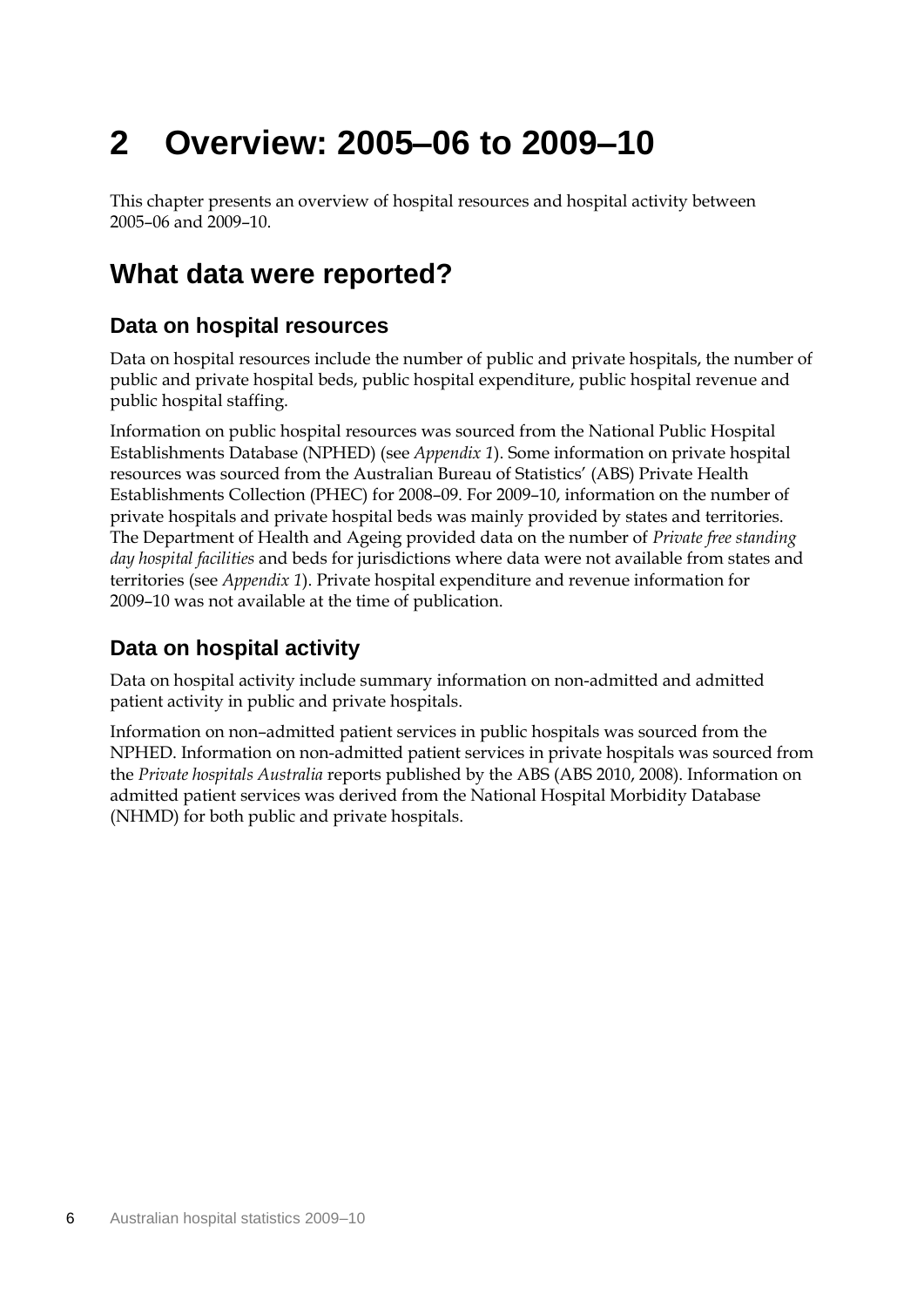### **Box 2.1: What are the limitations of the data?**

### **Data coverage, administrative and reporting arrangements**

Data on hospital resources and activity are affected by changes in coverage and administrative and reporting arrangements (see *Appendix 2*). Readers should note:

- Reporting arrangements may vary between jurisdictions for hospitals that are privately or publicly owned and/or operated and predominantly provide public hospital services. Most of these are reported as public hospitals, but some are reported as private hospitals (see *Appendix 1*).
- Coverage for the NHMD is essentially complete. For 2009–10, all public hospitals were included except for a small mothercraft hospital in the Australian Capital Territory. Private hospital data were not for private freestanding day facilities in the Australian Capital Territory and the Northern Territory (see *Appendix 2*).
- From 2009–10, the data for the Albury Base Hospital (in New South Wales) was reported by the Victorian Department of Health as part of the Albury Wodonga Health Service. The Albury Wodonga Health Service was formed by the integration of Wodonga Regional Health Service in Victoria and acute services at the Albury Base Hospital. Data for Albury Base Hospital are therefore now included in statistics for Victoria whereas they were formerly reported by, and included in statistics for, New South Wales.
- There have been changes in reporting arrangements for the Mersey Community Hospital in Tasmania, which was reported as a Tasmanian public hospital before being taken over by the Australian Government in November 2007 (see *appendixes 1* and *2*).
- In 2008–09, Western Australia did not provide data for approximately 3,000 admitted patient separations. Approximately 2,700 of those separations were from public hospitals. In 2009–10, Western Australia did not provide data for approximately 13,000 admitted patient separations. Approximately 2,400 of those separations were from public hospitals, and 10,600 separations were for one private hospital.
- In 2006–07, there were two new public hospitals created in Western Australia, which covered contracted public hospital services previously provided by two private hospitals.

### **Other data considerations**

### *Hospitals*

The number of hospitals reported can be affected by administrative and/or reporting arrangements and is not necessarily a measure of the number of physical hospital buildings or campuses (see *Appendix 2*).

### *Hospital beds*

Comparability of bed numbers can be affected by the range and types of patients treated by a hospital (casemix), with, for example, different proportions of beds being available for special and more general purposes. Public and private hospital bed numbers presented in this chapter are based on different definitions (see *Appendix 1*). Bed numbers may differ from those reported in previous editions of *Australian hospital statistics* due to revision of historic bed counts.

*(continued)*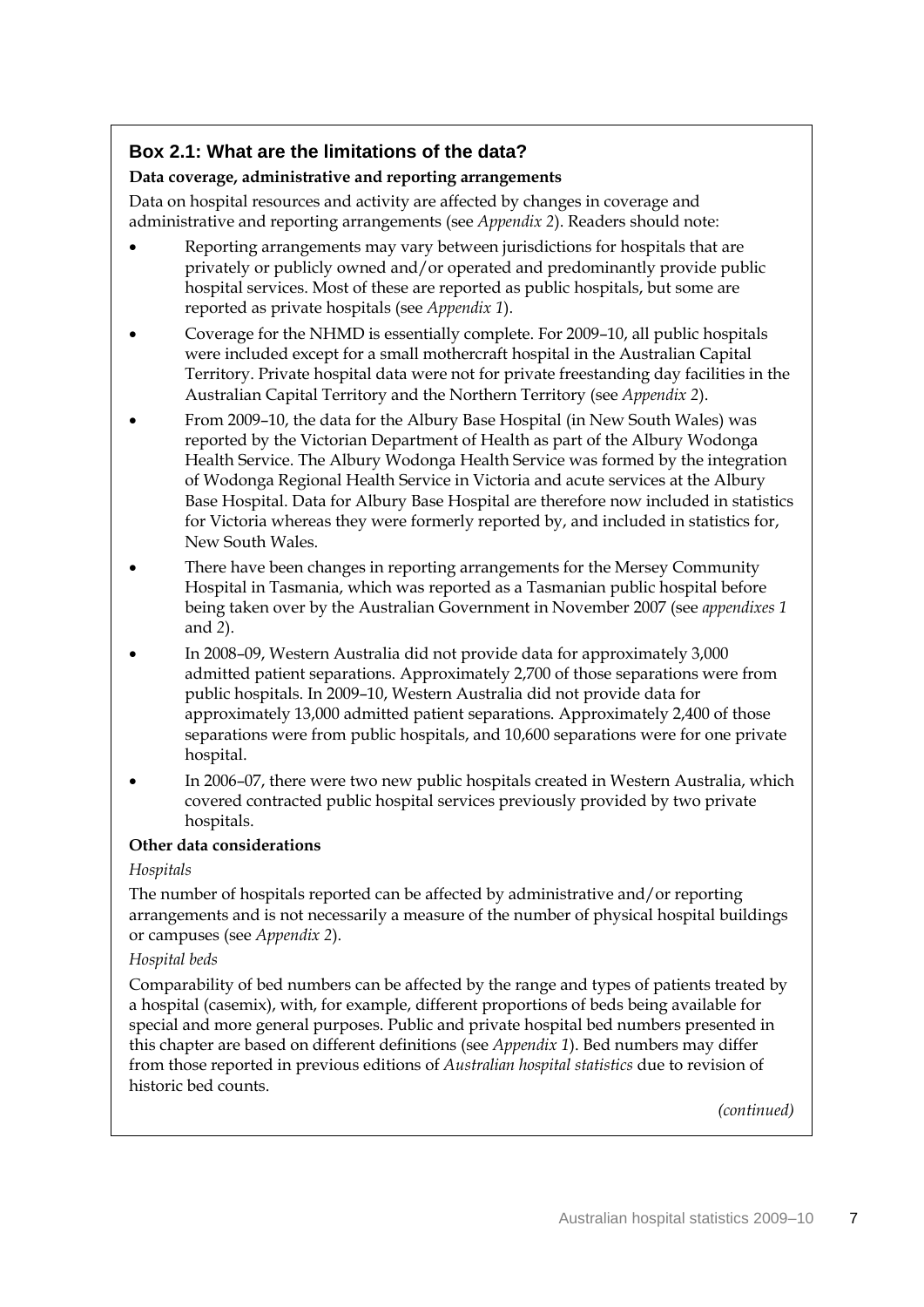### **Box 2.1 (continued)**

Before July 2009, the number of available beds for admitted patients that were reported to NPHED included beds used for same-day admitted patients and overnight admitted patients. This meant that the count of available beds did not distinguish between the number of beds available in overnight wards and the number of 'chairs' used for day procedures. The collection of *Average available beds for overnight-stay patients* and *Average available beds for same-day patients* was mandated for national reporting, commencing 1 July 2009. See *Appendix 1* for the data reported for 2009–10.

#### *Financial data*

- Changes in accounting practices can affect the comparability of financial data over time. For example, in 2007–08 South Australia changed from cash accounting to accrual accounting and Tasmania changed their accrual accounting policy. Tasmania includes corporate overheads in expenditure, which may or may not be fully included by other states or territories.
- Capital expenditure is not reported in this publication. Not all jurisdictions were able to report using the *National health data dictionary version 14* (HDSC 2008) categories and the comparability of the data may not be adequate for reporting.

#### *Variation in reporting non-admitted patient activity*

- Reporting arrangements for non-admitted patient activity varied significantly across years. States and territories may also differ in the extent to which outpatient and other non-admitted services are provided in non–hospital settings (such as community health centres), which are beyond the scope of the AIHW hospital databases.
- For 2009–10, Tasmania was not able to provide data for one hospital that reported about 280,000 occasions of service to the NPHED and 140,000 to the National Outpatient Care Database.

#### *Variation in admission practices*

- Admission practices varied between public and private sectors, states and territories, and over time (see *Appendix 1*). For example, there was variation in admission practices for some services, such as chemotherapy and endoscopy. As a result, people receiving the same type of service may be counted as same-day admitted patients in some hospitals and as non-admitted patients in other hospitals.
- Statistics on separations for admitted patients may be affected by variations in statistical admission and statistical separation practices across states and territories, and the way in which hospital stays for *Newborns* were reported (see *Appendix 1)*.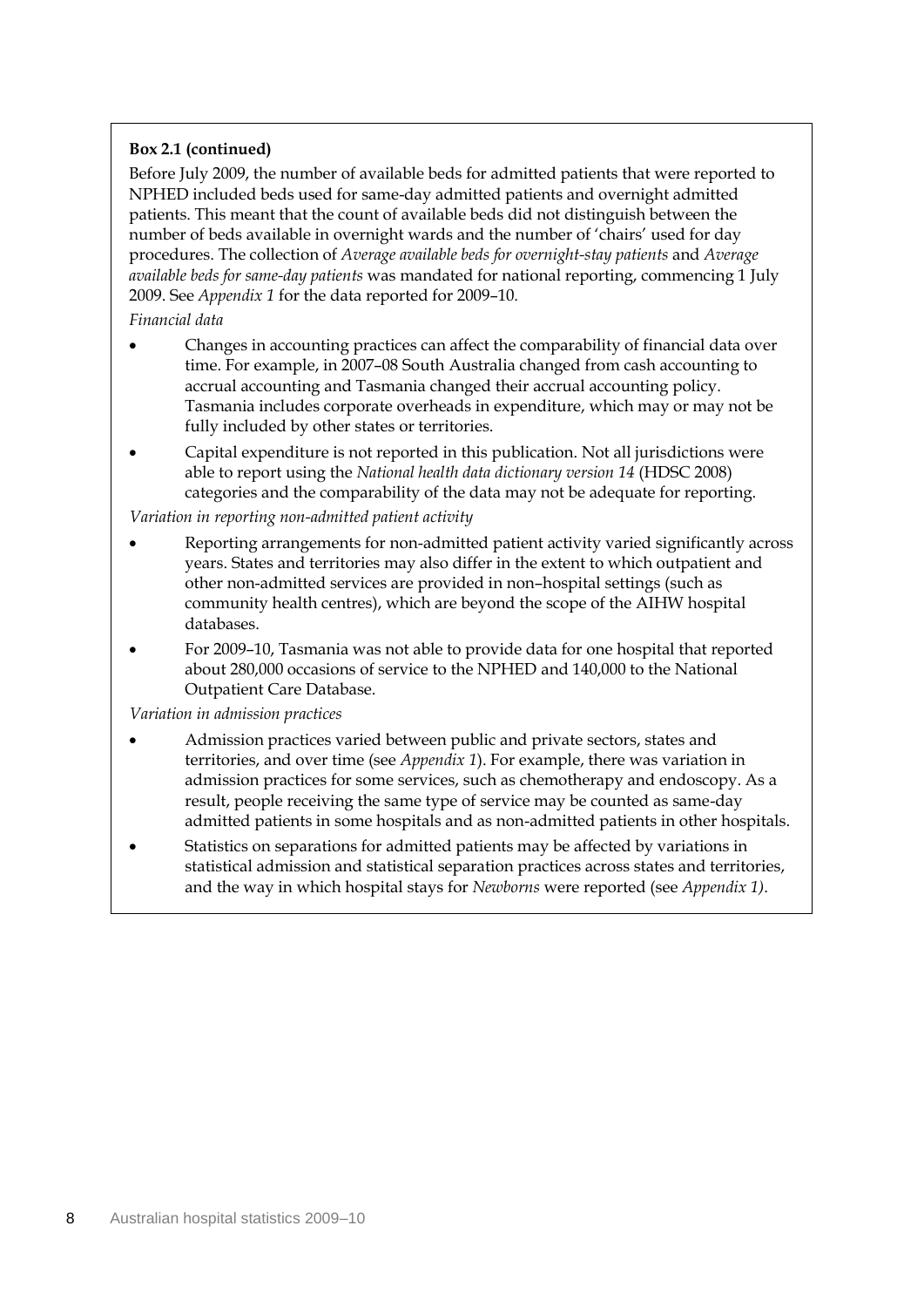### **Box 2.2: What methods were used?**

- The hospital types reported in this chapter are *Public acute hospitals*, *Public psychiatric hospitals*, *Private free standing day hospital facilities* and *Other private hospitals*.
- Time series data are presented in this chapter showing average annual changes from 2005–06 to 2009–10 (or the latest available year of data), and annual change between 2008–09 and 2009–10 (or the change between the two latest available years of data if the 2009–10 data are unavailable). Annual change rates are not adjusted for any changes in data coverage and/or recategorisation of the hospital as public or private, except where noted in the text.
- *Expenditure* and *Revenue* are presented in both current price and constant price terms. Current prices refer to amounts as reported, unadjusted for inflation. Current price amounts are less comparable between years than constant price amounts. Constant price values are adjusted for inflation and are expressed in terms of prices in the reference year. The ABS Government Final Consumption Expenditure, State and Local—Hospitals & Nursing Homes deflator was used for public hospitals. The ABS Household Final Consumption Expenditure Hospital Services deflator was used for private hospitals.
- Separations for which the care type was reported as *Newborn* without qualified days, and records for *Hospital boarders* and *Posthumous organ procurement* have been excluded from statistics on separations.
- *Separations per 1,000 population* and *Patient days per 1,000 population* are reported as directly age-standardised rates based on the Australian population as at 30 June of the year of interest. The Australian population as at 30 June 2001 was used as the reference population. Age-standardisation of rates enables valid comparison across years and/or jurisdictions without being affected by the differences in age distributions. Further information about age-standardisation is presented in *Appendix 1*.
- Average cost weight comparisons are based on the latest available public and private cost weights and the relevant AR-DRG versions applying to each year. In one analysis in this chapter, public sector cost weights have been used for private hospitals to enable comparison with public hospitals. Further information about the AR-DRG classification and cost weights is included in *Appendix 1*.
- The relative stay index (RSI) is calculated as the actual number of patient days for separations in selected AR-DRGs (version 5.2) divided by the expected number of patient days (based on national figures for the years 2005–06 to 2009–10 combined) and standardised for casemix. Further information on the calculation of the RSI is presented in *Appendix 1*.
- For reasons of confidentiality, data for private hospitals in Tasmania, the Australian Capital Territory and the Northern Territory have not been published.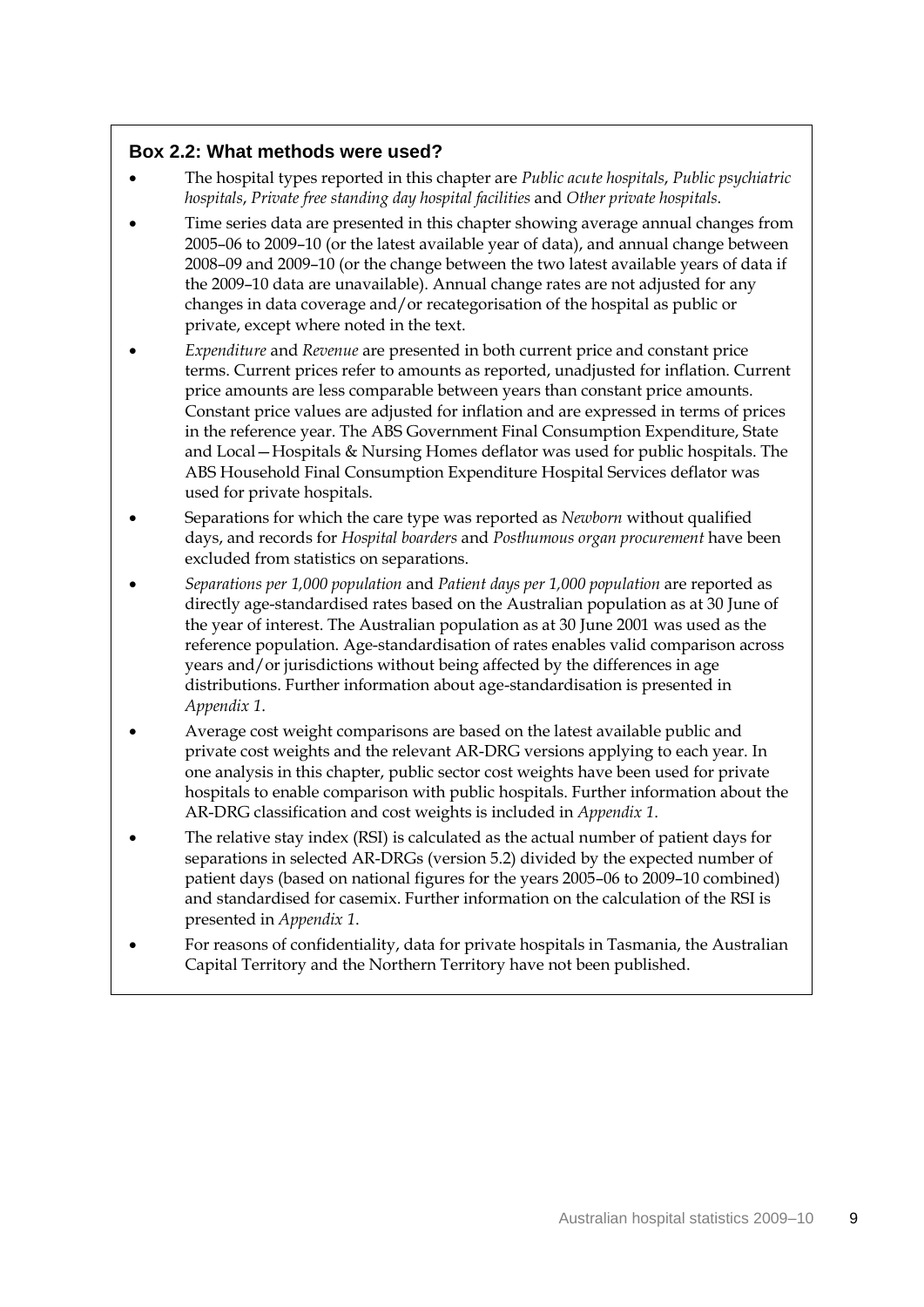## **Hospital resources 2005–06 to 2009–10**

### **How many hospitals?**

In 2009–10, there were 753 public hospitals and 573 private hospitals, compared with 755 public hospitals and 547 private hospitals in 2005-06 (Table 2.1). For 2009–10, Tasmania reported 3 public psychiatric hospitals as one statewide mental health service while maintaining the same number of campuses. Therefore, the apparent decrease in the number of public psychiatric hospitals between 2008–09 and 2009–10 does not reflect an actual decrease in hospital sites.

More information on the types of hospitals, and their distribution by state and territory in 2009–10 is provided in *Chapter 4.*

|                                                  |         |                   |         |         |                   | Change (per cent)    |                         |
|--------------------------------------------------|---------|-------------------|---------|---------|-------------------|----------------------|-------------------------|
|                                                  | 2005-06 | $2006 - 07^{(b)}$ | 2007-08 | 2008-09 | $2009 - 10^{(c)}$ | Ave since<br>2005-06 | <b>Since</b><br>2008-09 |
| <b>Public hospitals</b>                          |         |                   |         |         |                   |                      |                         |
| Public acute hospitals                           | 736     | 739               | 742     | 737     | 736               | 0.0                  | $-0.1$                  |
| Public psychiatric hospitals                     | 19      | 19                | 20      | 19      | 17                | $-2.7$               | $-10.5$                 |
| Total                                            | 755     | 758               | 762     | 756     | 753               | $-0.1$               | $-0.4$                  |
| <b>Private hospitals</b>                         |         |                   |         |         |                   |                      |                         |
| Private free standing day<br>hospital facilities | 256     | 268               | 272     | 285     | 293               | 3.4                  | 2.8                     |
| Other private hospitals                          | 291     | 289               | 280     | 276     | 280               | $-1.0$               | 1.4                     |
| Total                                            | 547     | 557               | 552     | 561     | 573               | 1.2                  | 2.1                     |
| All hospitals                                    | 1,302   | 1,315             | 1,314   | 1,317   | 1,326             | 0.5                  | 0.7                     |

#### **Table 2.1: Public and private hospitals(a), 2005–06 to 2009–10**

(a) The number of hospitals reported can be affected by administrative and/or reporting arrangements and is not necessarily a measure of the number of physical hospital buildings or campuses (see *Appendix 1*).

(b) In 2006–07, there were two new public hospitals created in Western Australia, which covered contracted public hospital services previously provided by two private hospitals.

(c) In 2009–10, there were fewer reporting units for Tasmania. Tasmania's Statewide Mental Health Services, which was previously reported as three separate public psychiatric hospitals, was reported as one entity in 2009–10. Therefore the number of reporting units changed, but the number of public psychiatric hospital campuses remained the same.

*Note:* See boxes 2.1 and 2.2 for notes on data limitations and methods. *Abbreviation:* Ave—average.

### **How many beds?**

Between 2005–06 and 2009–10, hospital bed numbers rose overall, but there was variation in the size and direction of the changes in bed numbers for public and private hospitals (Table 2.2). For 2009–10, the number of available beds was reported separately as the number of same-day and overnight admitted patient beds (see *Appendix 1*).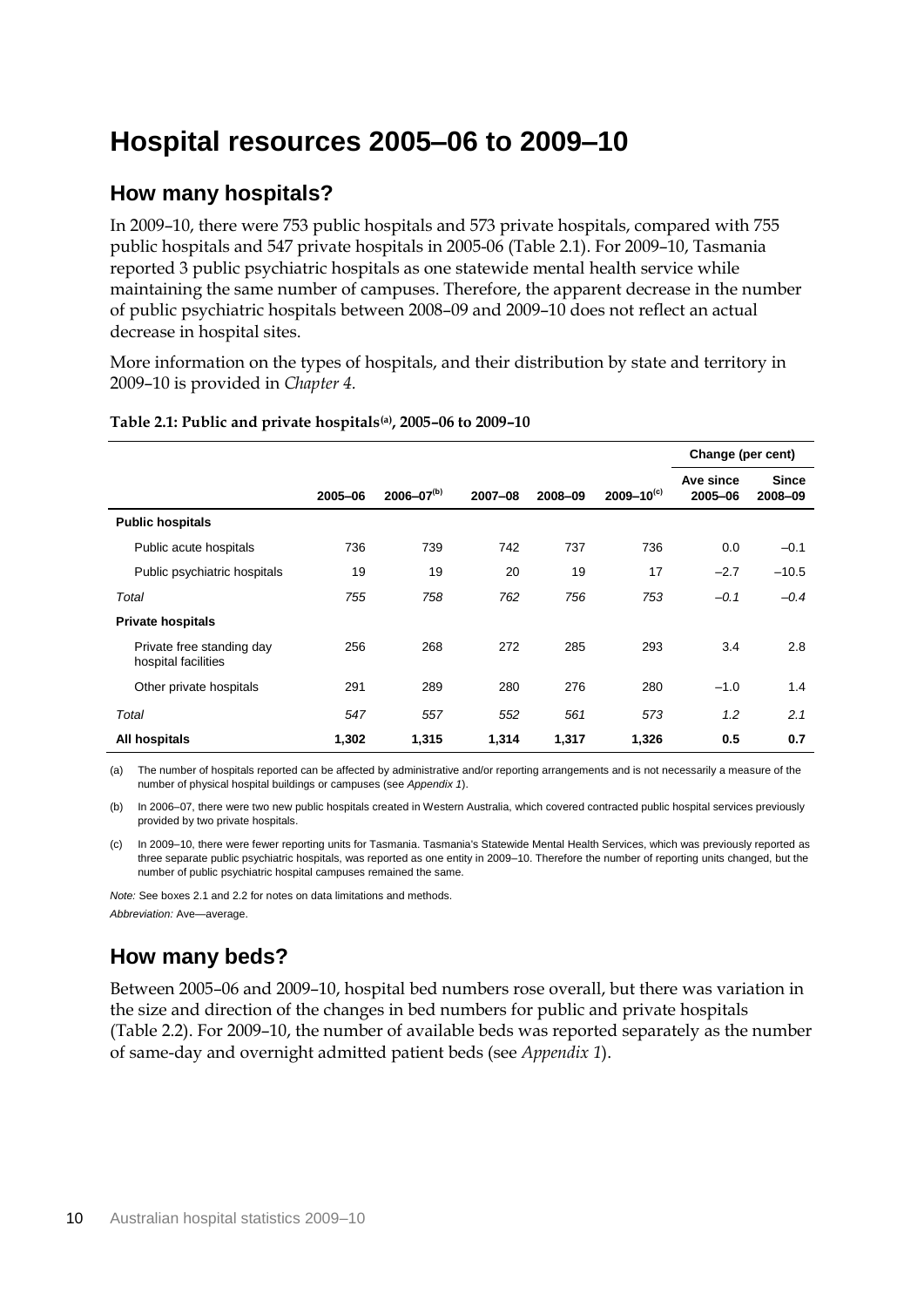|                                                  |         |         |         |         |         | Change (per cent)       |                         |
|--------------------------------------------------|---------|---------|---------|---------|---------|-------------------------|-------------------------|
|                                                  | 2005-06 | 2006-07 | 2007-08 | 2008-09 | 2009-10 | Ave<br>since<br>2005-06 | <b>Since</b><br>2008-09 |
| <b>Public hospitals</b>                          |         |         |         |         |         |                         |                         |
| Public acute hospitals                           | 52,236  | 53,563  | 54,137  | 54,382  | 54,812  | 1.2                     | 0.8                     |
| Public psychiatric hospitals                     | 2,366   | 2,341   | 2,330   | 2,140   | 2,088   | $-3.1$                  | $-2.4$                  |
| Total                                            | 54,601  | 55,904  | 56,467  | 56,522  | 56,900  | 1.0                     | 0.7                     |
| Beds per 1,000 population <sup>(b)</sup>         | 2.66    | 2.68    | 2.66    | 2.61    | 2.57    | $-1.2$                  | $-3.5$                  |
| Private hospitals <sup>(c)</sup>                 |         |         |         |         |         |                         |                         |
| Private free standing day<br>hospital facilities | 2,114   | 2,251   | 2,151   | 2,168   | 2,260   | 1.7                     | 4.2                     |
| Other private hospitals                          | 24,113  | 24,427  | 25,617  | 25,298  | 25,778  | 1.7                     | 1.9                     |
| Total                                            | 26,227  | 26,678  | 27,768  | 27,466  | 28,038  | 1.7                     | 2.1                     |
| Beds per 1,000 population $^{(b)}$               | 1.28    | 1.28    | 1.31    | 1.27    | 1.27    | 0.4                     | 2.1                     |
| All hospitals                                    | 80,828  | 82,582  | 84,235  | 83,988  | 84,938  | 1.2                     | 1.1                     |
| Beds per 1,000 population <sup>(b)</sup>         | 3.93    | 3.96    | 3.97    | 3.88    | 3.83    | $-0.6$                  | -1.2                    |

**Table 2.2: Public and private hospital beds and beds per 1,000 population(a), 2005–06 to 2009–10**

(a) Beds per 1,000 population is a crude rate based on Australian population as at the 31 December of the year in question.

(b) In 2007–08, Victorian private hospitals changed the counting basis for beds from average available beds to licensed (registered) beds. This resulted in an increase of 783 beds in 2007–08 compared to 2006–07 for Victorian private hospitals.

(c) In 2009–10, the number of available beds for public hospitals was reported separately as the number of same-day and overnight admitted patient beds. See *Appendix 1* for more information.

*Note:* See boxes 2.1 and 2.2 for notes on data limitations and methods.

*Abbreviation:* Ave—average.

### **Did hospital expenditure and revenue change?**

Recurrent expenditure for public hospitals in 2009–10 was \$33.7 billion in current price terms (unadjusted for inflation), an increase of 7.6% from 2008–09 (Table 2.3). In constant price terms (adjusted for inflation) the increase in recurrent expenditure for public hospitals was 5.2% between 2005–06 and 2009–10 (Table 2.3). Total revenue for public hospitals increased in constant price terms by an average of 8.4% per year between 2005–06 and 2009–10 (Table 2.3).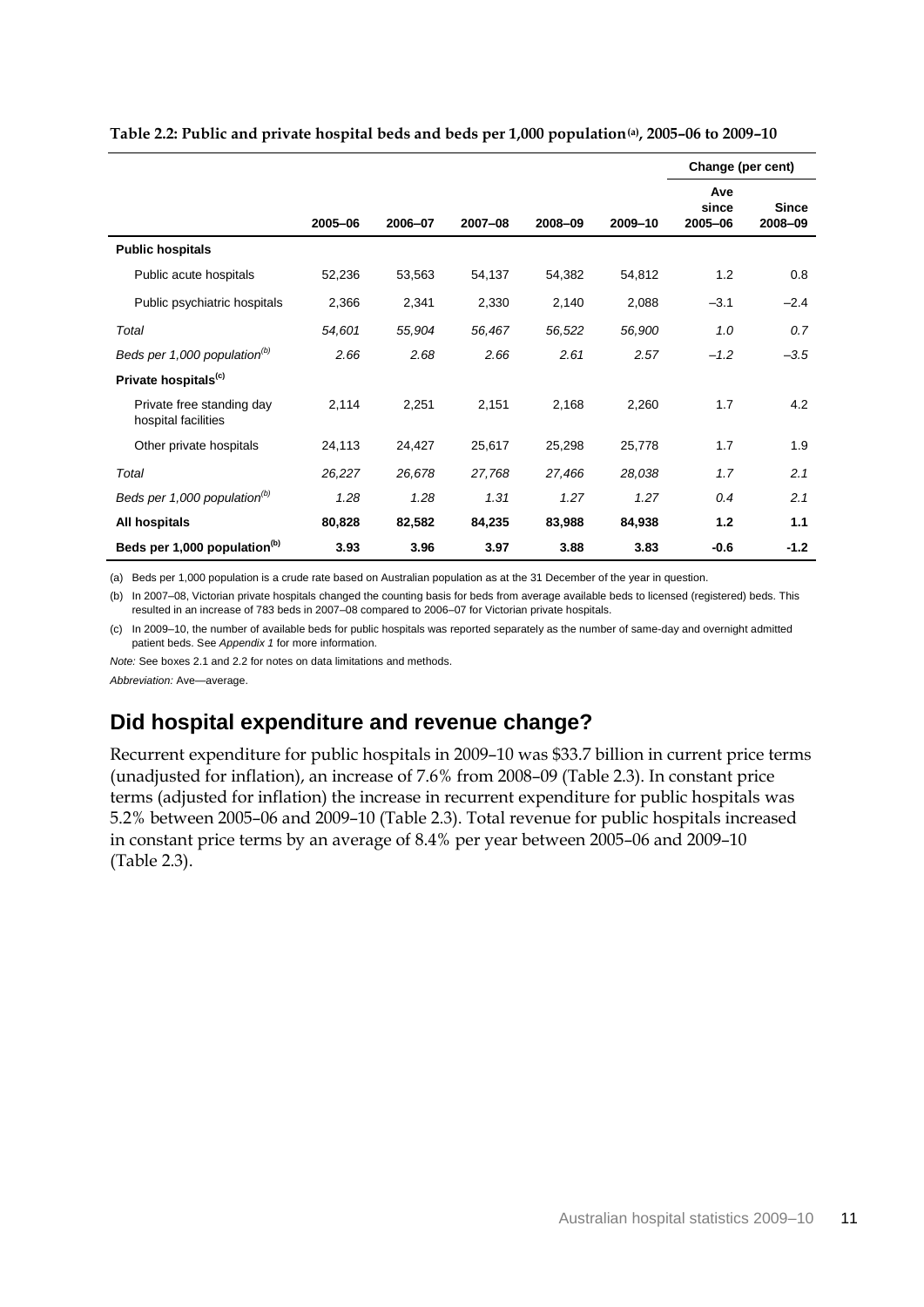|                                                                             |         |         |         |         |         | Change (per cent) |                                 |
|-----------------------------------------------------------------------------|---------|---------|---------|---------|---------|-------------------|---------------------------------|
|                                                                             | 2005-06 | 2006-07 | 2007-08 | 2008-09 | 2009-10 | Ave since         | <b>Since</b><br>2005-06 2008-09 |
| Total recurrent expenditure <sup>(a)</sup> , constant prices <sup>(b)</sup> |         |         |         |         |         |                   |                                 |
| Public hospitals                                                            | 26,509  | 27,938  | 29,833  | 31,322  | 32,473  | 5.2               | 3.7                             |
| Private hospitals                                                           | 7,148   | 7,182   | n.a.    | 8,137   | n.a.    | n.a.              | n.a.                            |
| All hospitals                                                               | 33,658  | 35,120  | n.a.    | 39,460  | n.a.    | n.a.              | n.a.                            |
| Total recurrent expenditure <sup>(a)</sup> , current prices                 |         |         |         |         |         |                   |                                 |
| Public hospitals                                                            | 23,964  | 26,290  | 28,908  | 31,322  | 33,706  | 8.9               | 7.6                             |
| Private hospitals                                                           | 6,498   | 6,967   | n.a.    | 8,137   | n.a.    | n.a.              | n.a.                            |
| All hospitals                                                               | 30,462  | 33,256  | n.a.    | 39,460  | n.a.    | n.a.              | n.a.                            |
| Total revenue, constant prices <sup>(b)</sup>                               |         |         |         |         |         |                   |                                 |
| Public hospitals                                                            | 2,387   | 2,567   | 2,778   | 2,975   | 3,295   | 8.4               | 10.1                            |
| Private hospitals                                                           | 7,702   | 7,773   | n.a.    | 8,982   | n.a.    | n.a.              | n.a.                            |
| All hospitals                                                               | 10,089  | 10,339  | n.a.    | 11,957  | n.a.    | n.a.              | n.a.                            |
| Total revenue, current prices                                               |         |         |         |         |         |                   |                                 |
| Public hospitals                                                            | 2,158   | 2,415   | 2,691   | 2,975   | 3,420   | 12.2              | 15.0                            |
| Private hospitals                                                           | 7,001   | 7,539   | n.a.    | 8,982   | n.a.    | n.a.              | n.a.                            |
| All hospitals                                                               | 9,159   | 9,955   | n.a.    | 11,957  | n.a.    | n.a.              | n.a.                            |

**Table 2.3: Recurrent expenditure(a) and revenue (\$ million), public and private hospitals, 2005–06 to 2009–10**

(a) Excludes depreciation.

(b) Expressed in terms of prices in the reference year 2008-09. The ABS Government Final Consumption Expenditure, State and Local – Hospitals & Nursing Homes deflator was used for public hospitals. The ABS Household Final Consumption Expenditure Hospital Services deflator was used for private hospitals.

*Note:* See boxes 2.1 and 2.2 for notes on data limitations and methods. *Abbreviations:* Ave—average; n.a.—not available.

### **How many people were employed in public hospitals?**

Between 2005–06 and 2009–10, the numbers of full-time equivalent staff employed in public hospitals in Australia increased by an average of 3.2% annually. There was variation in the relative size and direction of change across staff categories during this period (Table 2.4), with the greatest percentage increase occurring in the *Salaried medical officers* category (7.5%). The number of *Salaried medical officers* also had the greatest percentage increase between 2008–10 and 2009–10 (4.8%).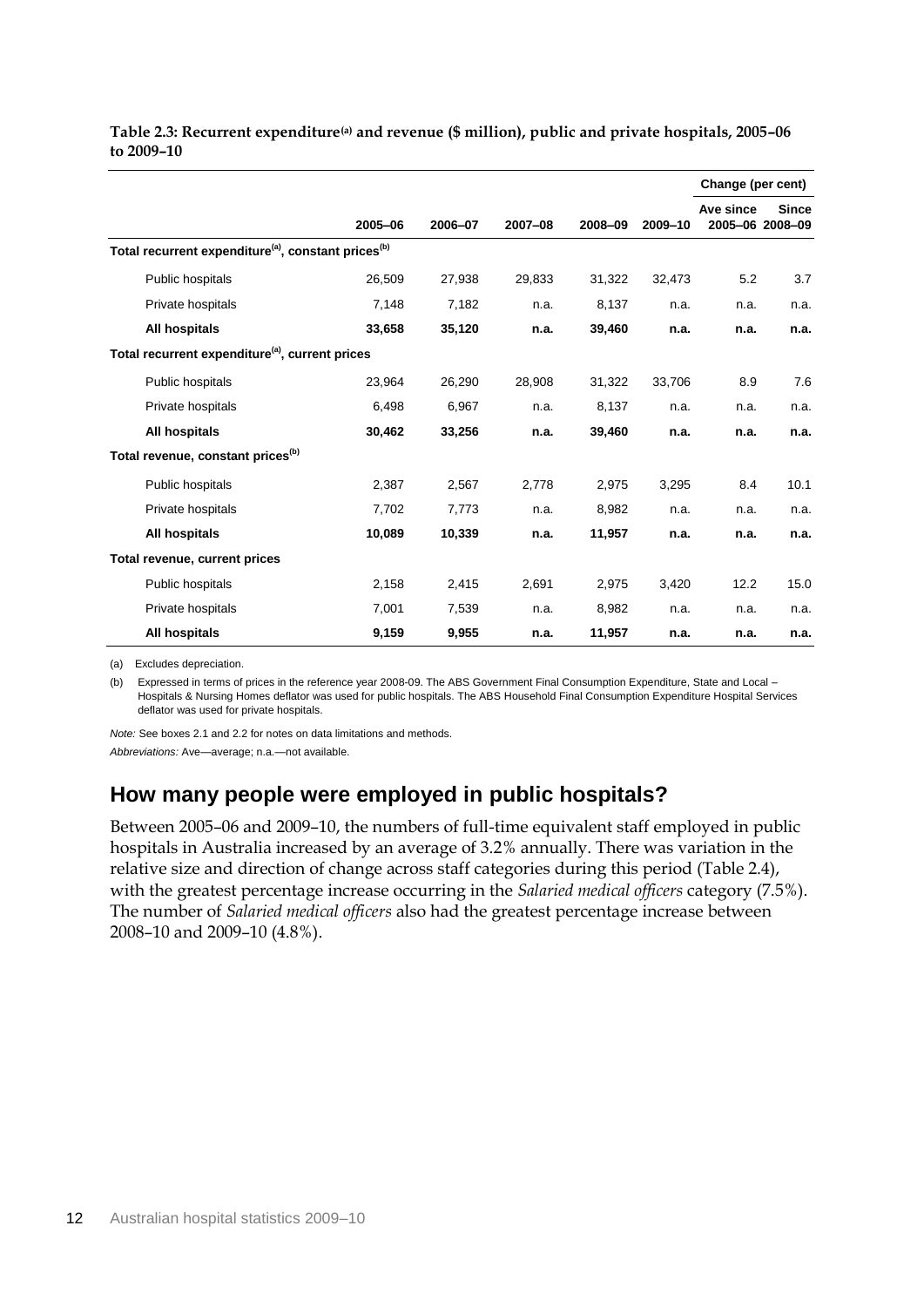|                                                        |         |         |         |         |         | Change (per cent)    |                         |  |
|--------------------------------------------------------|---------|---------|---------|---------|---------|----------------------|-------------------------|--|
|                                                        | 2005-06 | 2006-07 | 2007-08 | 2008-09 | 2009-10 | Ave since<br>2005-06 | <b>Since</b><br>2008-09 |  |
| Salaried medical officers                              | 22.859  | 24.439  | 26.996  | 29.166  | 30.576  | 7.5                  | 4.8                     |  |
| Total nurses                                           | 99.009  | 103.967 | 107.089 | 111.870 | 113.938 | 3.6                  | 1.8                     |  |
| Diagnostic and allied health<br>professionals          | 32,231  | 34.240  | 36.013  | 35.506  | 35.456  | 2.4                  | $-0.1$                  |  |
| Administrative and clerical staff                      | 33.702  | 36.844  | 36.909  | 37.640  | 38.158  | 3.2                  | 1.4                     |  |
| Other personal care staff, domestic<br>and other staff | 33.577  | 35.139  | 33.341  | 32.714  | 33.289  | $-0.2$               | 1.8                     |  |
| <b>Total staff</b>                                     | 221.379 | 234.630 | 240.344 | 246.895 | 251.416 | 3.2                  | 1.8                     |  |

#### **Table 2.4: Full-time equivalent staff, public hospitals, 2005–06 to 2009–10**

*Note:* See boxes 2.1 and 2.2 for notes on data limitations and methods.

*Abbreviations:* Ave—average; n.a.—not available.

## **Hospital activity 2005–06 to 2009–10**

### **How much non-admitted patient activity?**

Hospitals provide services to non-admitted patients through emergency departments, outpatient clinics and a range of other services. Overall, the number of non-admitted patient occasions of service provided by *Public acute hospitals* increased by 2.5% per year between 2005–06 and 2009–10 (Table 2.5). After adjusting for an undercount of non-admitted patient occasions of service for Tasmania for 2009–10, it is estimated that the average increase was about 2.7% per year.

#### **Table 2.5: Non-admitted patient occasions of service ('000)(a), public and private hospitals(b), 2005–06 to 2009–10**

|                                       |         |         |         |         |         | Change (per cent)    |                         |
|---------------------------------------|---------|---------|---------|---------|---------|----------------------|-------------------------|
|                                       | 2005-06 | 2006-07 | 2007-08 | 2008-09 | 2009-10 | Ave since<br>2005-06 | <b>Since</b><br>2008-09 |
| Public acute hospitals <sup>(c)</sup> | 44.750  | 46.141  | 48.355  | 49.161  | 49.471  | 2.5                  | 0.6                     |
| Other private hospitals               | 1.734   | 1.743   | n.a.    | 2,026   | n.a.    | n.a.                 | n.a.                    |
| Total                                 | 46.484  | 47.884  | n.a.    | 51.186  | n.a.    | n.a.                 | n.a.                    |

(a) Excludes group occasions of service.

(b) Excludes Public psychiatric hospitals and Private free standing day hospital facilities.

(c) The total for 2009–10 is underestimated by about 280,000 occasions of service that were not able to be reported for one hospital in Tasmania.

*Note:* See boxes 2.1 and 2.2 for notes on data limitations and methods.

*Abbreviations:* Ave—average; n.a.—not available.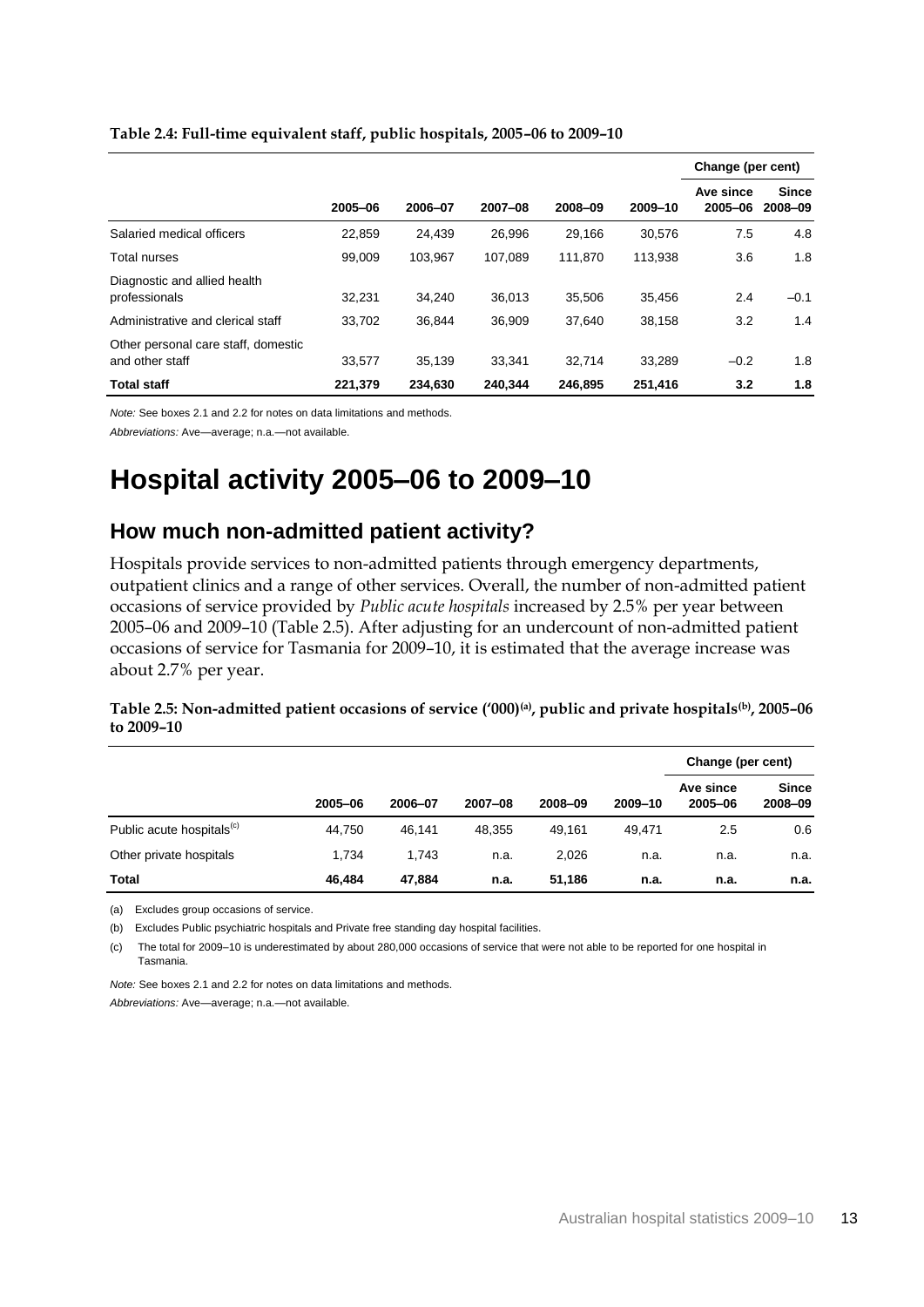### **How much admitted patient activity?**

Admission to hospital is a formal process, and follows a decision made by a medical officer that a patient needs to be admitted for appropriate management or treatment of their condition, or for appropriate care or assessment of needs.

**Separation** is the term used to refer to the episode of admitted patient care, which can be a total hospital stay (from admission to discharge, transfer or death) or a portion of a hospital stay beginning or ending in a change of type of care (for example, from acute care to rehabilitation). Separation also means the process by which an admitted patient completes an episode of care by being discharged, dying, being transferred to another hospital or by a change of care type.

Between 2005–06 and 2009–10, the overall number of hospital separations rose from 7.3 million to 8.5 million separations. The rate of growth in separations was higher for private hospitals than for public hospitals. In 2009–10, private hospitals accounted for 40.4% of separations, compared to 38.9% in 2005–06 (Table 2.6). Over the same period, there was a fall in separations from *Public psychiatric hospitals*. In part, this reflects a change of service delivery arrangements including shifts from *Public psychiatric hospitals* to *Public acute hospitals* or to residential care.

|                                                  |         |         |         |         |         | Change (per cent)    |                         |
|--------------------------------------------------|---------|---------|---------|---------|---------|----------------------|-------------------------|
|                                                  | 2005-06 | 2006-07 | 2007-08 | 2008-09 | 2009-10 | Ave since<br>2005-06 | <b>Since</b><br>2008-09 |
| <b>Public hospitals</b>                          |         |         |         |         |         |                      |                         |
| Public acute hospitals                           | 4,451   | 4,646   | 4,729   | 4,880   | 5,062   | 3.3                  | 3.7                     |
| Public psychiatric hospitals                     | 16      | 15      | 15      | 11      | 11      | $-7.9$               | 0.9                     |
| Total                                            | 4,466   | 4,661   | 4,744   | 4,891   | 5,073   | 3.2                  | 3.7                     |
| <b>Private hospitals</b>                         |         |         |         |         |         |                      |                         |
| Private free standing day hospital<br>facilities | 547     | 570     | 668     | 729     | 783     | 9.4                  | 7.4                     |
| Other private hospitals                          | 2,298   | 2,371   | 2,462   | 2,528   | 2,678   | 3.9                  | 5.9                     |
| Total                                            | 2,846   | 2,942   | 3,130   | 3,257   | 3,462   | 5.0                  | 6.3                     |
| All hospitals                                    | 7,312   | 7,603   | 7,874   | 8,148   | 8,535   | 3.9                  | 4.7                     |

### **Table 2.6: Separations ('000), public and private hospitals, 2005–06 to 2009–10**

*Note:* See boxes 2.1 and 2.2 for notes on data limitations and methods. *Abbreviation:* Ave—average.

Between 2005–06 and 2009–10, the number of separations per 1,000 population rose by an average of 1.6% per year overall, with growth observed in all types of hospitals apart from *Public psychiatric hospitals* (Table 2.7). For *Public psychiatric hospitals*, the separation rate decreased by 33.6% between 2005–06 and 2009–10 with an average decrease of 9.7% per year. The highest growth in separation rate was observed in *Private free standing day hospital facilities* (6.9% on average per year) (Table 2.7). Over the same period, overnight separation rates increased less (0.3% per year) than the overall separation rate.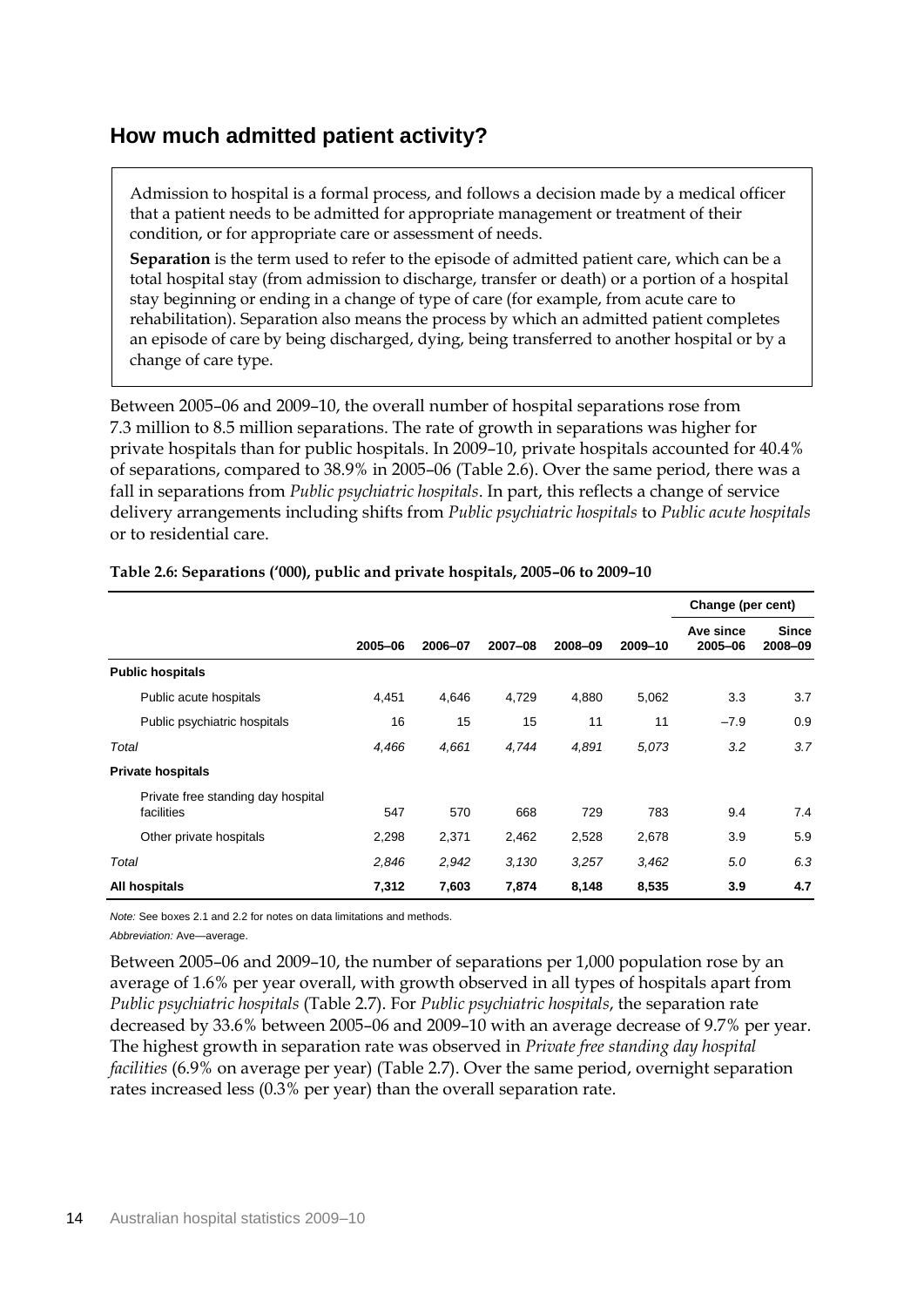|                                                  |         |         |         |         |         | Change (per cent)    |                         |
|--------------------------------------------------|---------|---------|---------|---------|---------|----------------------|-------------------------|
|                                                  | 2005-06 | 2006-07 | 2007-08 | 2008-09 | 2009-10 | Ave since<br>2005-06 | <b>Since</b><br>2008-09 |
| <b>Public hospitals</b>                          |         |         |         |         |         |                      |                         |
| Public acute hospitals                           | 212.9   | 217.8   | 216.9   | 218.8   | 221.1   | 1.0                  | 1.0                     |
| Public psychiatric hospitals                     | 0.8     | 0.7     | 0.7     | 0.5     | 0.5     | $-9.7$               | $-1.4$                  |
| Total                                            | 213.6   | 218.5   | 217.6   | 219.3   | 221.6   | 0.9                  | 1.0                     |
| Overnight separations                            | 108.8   | 110.5   | 110.4   | 110.0   | 110.3   | 0.4                  | 0.3                     |
| <b>Private hospitals</b>                         |         |         |         |         |         |                      |                         |
| Private free standing day hospital<br>facilities | 26.0    | 26.5    | 30.3    | 32.4    | 33.9    | 6.9                  | 4.7                     |
| Other private hospitals                          | 108.6   | 109.6   | 111.4   | 111.9   | 115.5   | 1.6                  | 3.2                     |
| Total                                            | 134.6   | 136.2   | 141.7   | 144.3   | 149.5   | 2.7                  | 3.6                     |
| Overnight separations                            | 48.6    | 48.3    | 48.6    | 47.9    | 48.7    | 0.1                  | 1.6                     |
| All hospitals                                    | 348.2   | 354.7   | 359.3   | 363.6   | 371.0   | 1.6                  | 2.0                     |
| <b>Overnight separations</b>                     | 157.4   | 158.8   | 159.0   | 158.0   | 159.1   | 0.3                  | 0.7                     |

**Table 2.7: Separations per 1,000 population(a), public and private hospitals, 2005–06 to 2009–10**

(a) Rates are directly age-standardised to the Australian population as at 30 June of each year. The Australian population as at 30 June 2001 is used as the reference population.

*Note:* See boxes 2.1 and 2.2 for notes on data limitations and methods. *Abbreviation:* Ave—average.

Time series data for the years 2005–06 to 2009–10 on separations for public patients, private patients and other categories of patients in the public and private sectors are presented in Table 7.1 in *Chapter 7*.

### **How many same-day and overnight separations?**

A **same-day separation** occurs when a patient is admitted and separated from hospital on the same date.

An **overnight separation** occurs when a patient is admitted and separated from hospital on different dates.

Between 2005–06 and 2009–10, the number of same-day separations rose at a greater rate than that for all separations (Table 2.8), with the rate of increase being higher in the private sector. In 2009–10, same-day separations accounted for 57.6% of separations, compared with 55.3% of separations in 2005–06. For more information on same-day acute admitted patient care, see *Chapter 8*.

There was an increase in overnight separations between 2005–06 and 2009–10 (Table 2.8), with the rate of increase being higher for public hospitals than private hospitals. In 2009–10, overnight separations made up 49.3% of separations in public hospitals and 32.3% of separations in private hospitals. For more information on overnight acute admitted patient care, see *Chapter 9*.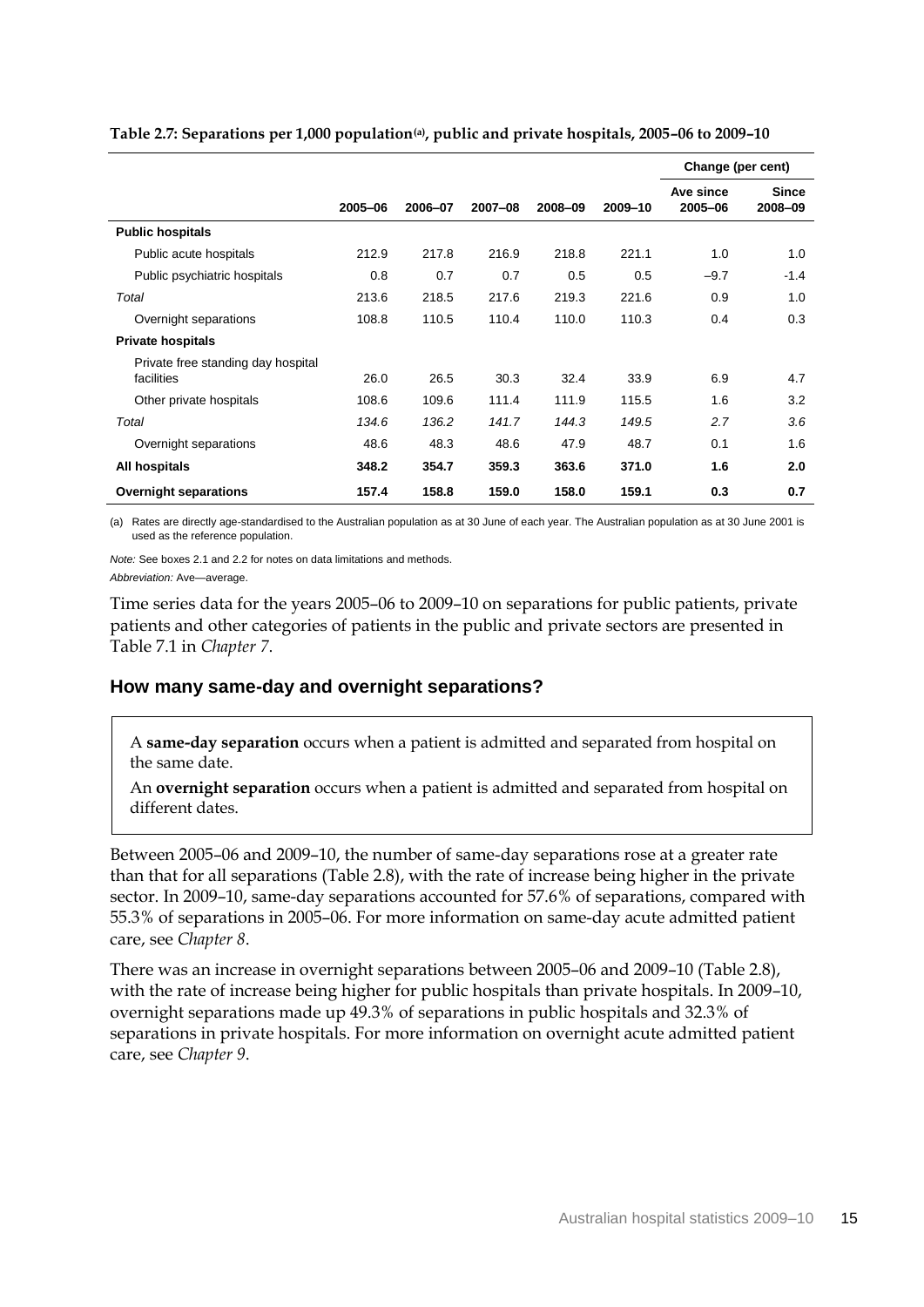| Table 2.8: Same-day and overnight separations ('000), public and private hospitals, 2005–06 to |  |
|------------------------------------------------------------------------------------------------|--|
| <b>2009–10</b>                                                                                 |  |

|                                                  |                |                |         |         |              | Change (per cent)    |                         |
|--------------------------------------------------|----------------|----------------|---------|---------|--------------|----------------------|-------------------------|
|                                                  | 2005-06        | 2006-07        | 2007-08 | 2008-09 | 2009-10      | Ave since<br>2005-06 | <b>Since</b><br>2008-09 |
| <b>Same-day separations</b>                      |                |                | ('000s) |         |              |                      |                         |
| Public hospitals                                 |                |                |         |         |              |                      |                         |
| Public acute hospitals                           | 2,214          | 2,331          | 2,362   | 2,460   | 2,573        | 3.8                  | 4.6                     |
| Public psychiatric hospitals                     | $\overline{2}$ | $\overline{2}$ | 2       | 1       | 1            | $-21.9$              | 10.6                    |
| Total                                            | 2,216          | 2,333          | 2,364   | 2,461   | 2,574        | 3.8                  | 4.6                     |
| Proportion of total separations (%)              | 49.6           | 50.0           | 49.8    | 50.3    | 50.7         | 0.6                  | 0.8                     |
| Private hospitals                                |                |                |         |         |              |                      |                         |
| Private free standing day hospital<br>facilities | 545            | 568            | 666     | 728     | 782          | 9.4                  | 7.4                     |
| Other private hospitals                          | 1,282          | 1,341          | 1,399   | 1,456   | 1,562        | 5.0                  | 7.3                     |
| Total                                            | 1,827          | 1,909          | 2,065   | 2,184   | 2,344        | 6.4                  | 7.3                     |
| Proportion of total separations (%)              | 64.2           | 64.9           | 66.0    | 67.0    | 67.7         | 1.3                  | 1.0                     |
| All hospitals                                    | 4,043          | 4,242          | 4,429   | 4,645   | 4,918        | 5.0                  | 5.9                     |
| Proportion of total separations (%)              | 55.3           | 55.8           | 56.2    | 57.0    | 57.6         | 1.0                  | 1.1                     |
| <b>Overnight separations</b>                     |                |                |         |         |              |                      |                         |
| Public hospitals                                 |                |                |         |         |              |                      |                         |
| Public acute hospitals                           | 2,237          | 2,315          | 2,368   | 2,420   | 2,489        | 2.7                  | 2.9                     |
| Public psychiatric hospitals                     | 14             | 13             | 13      | 10      | 11           | $-6.4$               | 0.3                     |
| Total                                            | 2,250          | 2,328          | 2,380   | 2,430   | 2,499        | 2.7                  | 2.8                     |
| Private hospitals                                |                |                |         |         |              |                      |                         |
| Private free standing day hospital<br>facilities | $\overline{2}$ | 2              | 2       | 1       | $\mathbf{1}$ | $-15.2$              | 1.0                     |
| Other private hospitals                          | 1,016          | 1,031          | 1,062   | 1,073   | 1,117        | 2.4                  | 4.1                     |
| Total                                            | 1.018          | 1,033          | 1,065   | 1.074   | 1,118        | 2.4                  | 4.1                     |
| All hospitals                                    | 3,269          | 3,361          | 3,445   | 3,504   | 3,617        | 2.6                  | 3.2                     |

*Note:* See boxes 2.1 and 2.2 for notes on data limitations and methods.

*Abbreviation:* Ave—average.

### **How urgent was the care?**

Admissions to hospital can be categorised as *Emergency* (required within 24 hours) or *Elective* (required at some stage beyond 24 hours). Emergency/elective status is not assigned for some admissions (for example, obstetric care and planned care, such as dialysis). This section classifies separations as *Emergency* or *Non-emergency* (which includes elective and other planned care).

Tables 2.9 and 2.10 present information on the *Urgency of admission* by same-day/overnight status and the broad category of admitted patient service (*Childbirth*, *Specialist mental health*, *Surgical*, *Medical* and *Other* Diagnosis related groups (DRGs)). See the section *What care was provided?* for more information on these broad categories of service.

Between 2005–06 and 2009–10, same-day separations with an urgency of admission of *Emergency* increased by 3.0% per year for public hospitals and decreased by 7.4% for private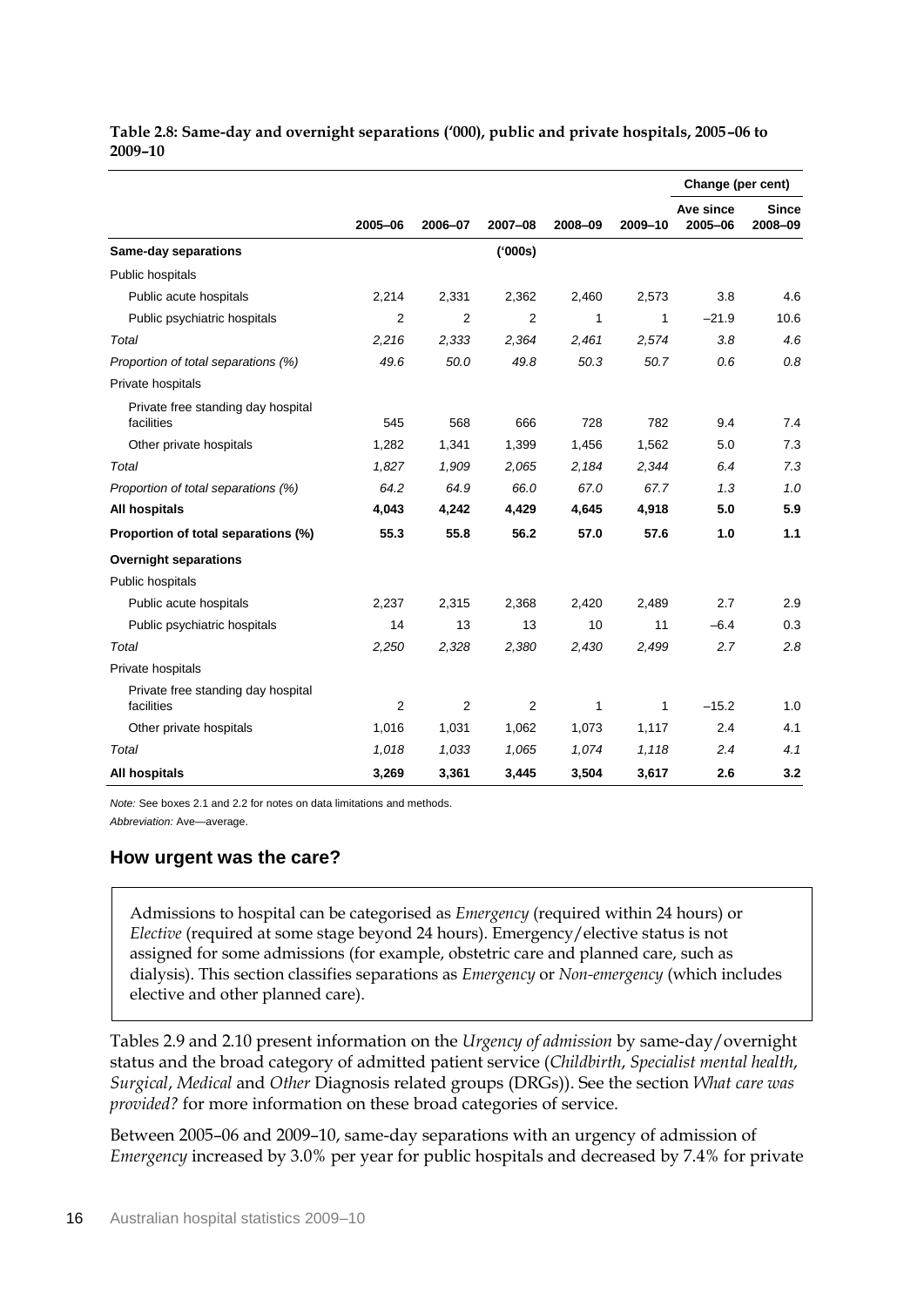hospitals (Table 2.9). For *Non-emergency* admissions, same-day separations increased for both public and private hospitals (4.1% and 6.5% per year, respectively).

|                                         |           |           |           |           |           | Change (per cent)       |                         |
|-----------------------------------------|-----------|-----------|-----------|-----------|-----------|-------------------------|-------------------------|
|                                         | 2005-06   | 2006-07   | 2007-08   | 2008-09   | 2009-10   | Ave<br>since<br>2005-06 | <b>Since</b><br>2008-09 |
| <b>Public hospitals</b>                 |           |           |           |           |           |                         |                         |
| Childbirth                              | 4,870     | 5,455     | 5,919     | 6,436     | 6,939     | 9.3                     | 7.8                     |
| Specialist mental health <sup>(a)</sup> | 15,270    | 12,821    | 10,644    | 16,268    | 11,153    | $-7.6$                  | $-31.4$                 |
| Emergency                               | 443,321   | 471,784   | 474,074   | 490,598   | 499,002   | 3.0                     | 1.7                     |
| Surgical                                | 18,916    | 20,002    | 19,933    | 20,361    | 19,879    | 1.2                     | $-2.4$                  |
| Medical                                 | 420,113   | 447,202   | 449,855   | 465,923   | 474,711   | 3.1                     | 1.9                     |
| Other                                   | 4,292     | 4,580     | 4,286     | 4,314     | 4,412     | 0.7                     | 2.3                     |
| Non-emergency                           | 1,752,285 | 1,842,748 | 1,872,963 | 1,947,577 | 2,057,070 | 4.1                     | 5.6                     |
| Surgical                                | 323,236   | 326,170   | 329,666   | 339,840   | 345,631   | 1.7                     | 1.7                     |
| Medical                                 | 1,218,277 | 1,295,292 | 1,329,912 | 1,385,183 | 1,475,431 | 4.9                     | 6.5                     |
| Other                                   | 210,772   | 221,286   | 213,385   | 222,554   | 236,008   | 2.9                     | 6.0                     |
| Total                                   | 2,215,746 | 2,332,808 | 2,363,600 | 2,460,879 | 2,574,164 | 3.8                     | 4.6                     |
| <b>Private hospitals</b>                |           |           |           |           |           |                         |                         |
| Childbirth                              | 177       | 155       | 162       | 148       | 151       | $-3.9$                  | 2.0                     |
| Specialist mental health                | 88,901    | 89,740    | 88,905    | 103,897   | 114,838   | 6.6                     | 10.5                    |
| Emergency                               | 17,891    | 27,313    | 17,709    | 12,404    | 13,178    | $-7.4$                  | 6.2                     |
| Surgical                                | 5,122     | 8,363     | 5,850     | 2,621     | 2,749     | $-14.4$                 | 4.9                     |
| Medical                                 | 10,647    | 12,971    | 8,833     | 8,263     | 8,576     | $-5.3$                  | 3.8                     |
| Other                                   | 2,122     | 5,979     | 3,026     | 1,520     | 1,853     | $-3.3$                  | 21.9                    |
| Non-emergency                           | 1,720,465 | 1,791,493 | 1,958,325 | 2,067,217 | 2,215,398 | 6.5                     | 7.2                     |
| Surgical                                | 596,056   | 619,305   | 670,816   | 702,309   | 740,835   | 5.6                     | 5.5                     |
| Medical                                 | 604,467   | 628,806   | 707,317   | 771,272   | 846,955   | 8.8                     | 9.8                     |
| Other                                   | 519,942   | 543,382   | 580,192   | 593,636   | 627,608   | 4.8                     | 5.7                     |
| Total                                   | 1,827,434 | 1,908,701 | 2,065,101 | 2,183,666 | 2,343,565 | 6.4                     | 7.3                     |
| <b>Total same-day separations</b>       | 4,043,180 | 4,241,509 | 4,428,701 | 4,644,545 | 4,917,729 | 5.0                     | 5.9                     |

**Table 2.9: Same-day separations by broad category of service, public and private hospitals, 2005–06 to 2009–10**

(a) For 2009–10, Tasmania was unable to fully indentify specialised psychiatric care days in public acute hospitals due to the implementation of a new information system. Tasmanian public acute hospitals accounted for about 200 same-day separations with specialised mental health care in 2008–09.

*Note:* See boxes 2.1 and 2.2 for notes on data limitations and methods.

*Abbreviation:* Ave—average.

For overnight separations between 2005–06 and 2009–10, the number of separations with an urgency of admission of *Emergency* increased by 2.5% per year for public hospitals and decreased by 1.8% per year for private hospitals (Table 2.10). For *Non-emergency* admissions, overnight separations increased for both public and private hospitals (3.3% per year and 3.2% per year, respectively).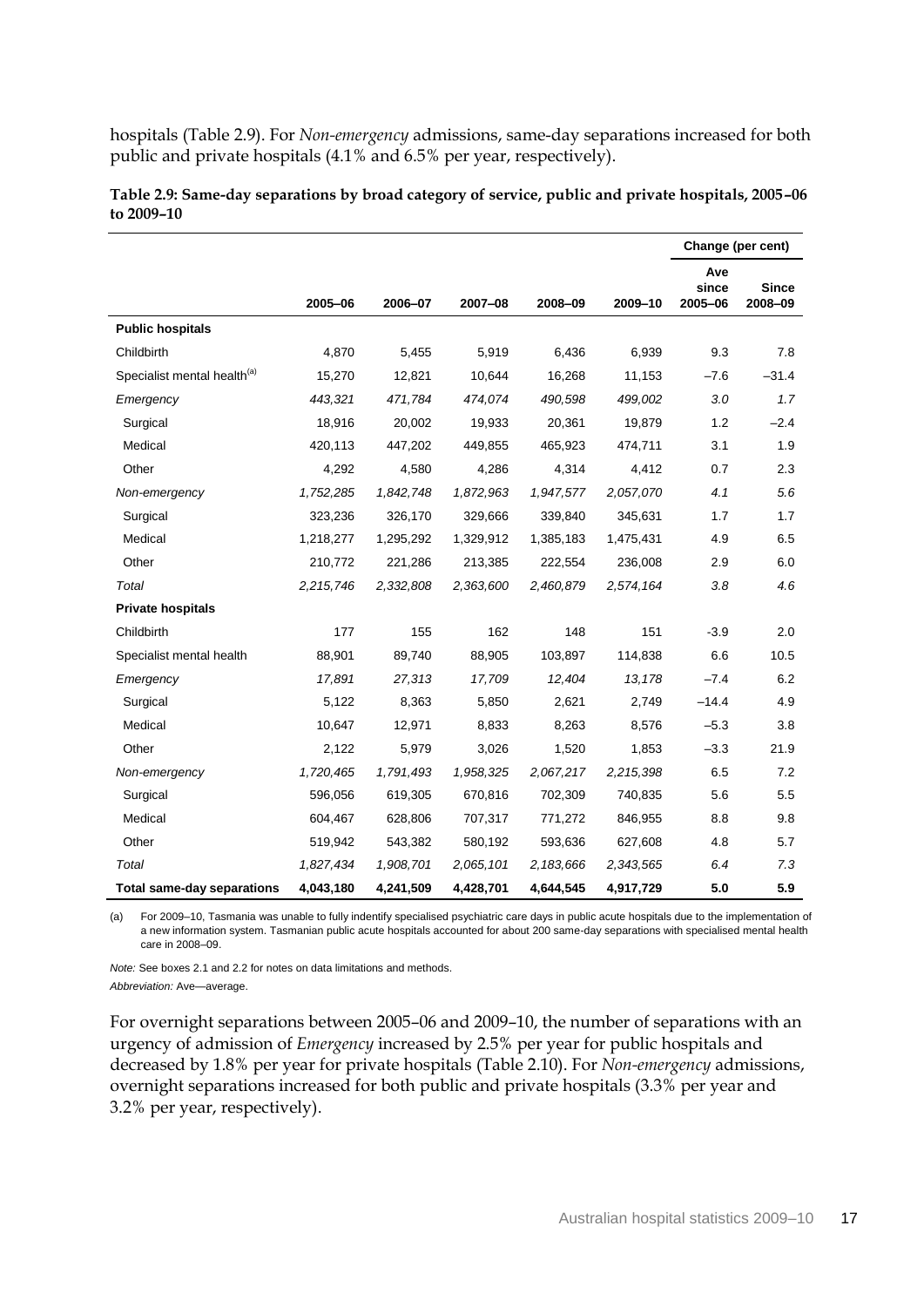| Table 2.10: Overnight separations by broad category of service, public and private hospitals, |  |  |
|-----------------------------------------------------------------------------------------------|--|--|
| 2005-06 to 2009-10                                                                            |  |  |

|                                         |           |           |           |           |           | Change (per cent)       |                         |
|-----------------------------------------|-----------|-----------|-----------|-----------|-----------|-------------------------|-------------------------|
|                                         | 2005-06   | 2006-07   | 2007-08   | 2008-09   | 2009-10   | Ave<br>since<br>2005-06 | <b>Since</b><br>2008-09 |
| <b>Public hospitals</b>                 |           |           |           |           |           |                         |                         |
| Childbirth                              | 186,419   | 197,506   | 200,476   | 201,727   | 204,162   | 2.3                     | 1.2                     |
| Specialist mental health <sup>(a)</sup> | 82,998    | 86,172    | 86,125    | 86,950    | 85,675    | 0.8                     | $-1.5$                  |
| Emergency                               | 1,340,545 | 1,376,590 | 1,418,342 | 1,449,896 | 1,480,397 | 2.5                     | 2.1                     |
| Surgical                                | 183,363   | 190,379   | 197,785   | 205,662   | 209,499   | 3.4                     | 1.9                     |
| Medical                                 | 1,114,112 | 1,141,381 | 1,175,086 | 1,194,220 | 1,219,802 | 2.3                     | 2.1                     |
| Other                                   | 43,070    | 44,830    | 45,471    | 50,014    | 51,096    | 4.4                     | 2.2                     |
| Non-emergency                           | 640,368   | 668,204   | 675,517   | 691,571   | 729,033   | 3.3                     | 5.4                     |
| Surgical                                | 302,126   | 311,314   | 311,767   | 320,068   | 329,371   | 2.2                     | 2.9                     |
| Medical                                 | 316,482   | 333,427   | 340,135   | 349,600   | 377,057   | 4.5                     | 7.9                     |
| Other                                   | 21,760    | 23,463    | 23,615    | 21,903    | 22,605    | 1.0                     | 3.2                     |
| Total                                   | 2,250,330 | 2,328,472 | 2,380,460 | 2,430,144 | 2,499,267 | 2.7                     | 2.8                     |
| <b>Private hospitals</b>                |           |           |           |           |           |                         |                         |
| Childbirth                              | 77,857    | 79,479    | 80,925    | 81,242    | 84,169    | 2.0                     | 3.6                     |
| Specialist mental health                | 24,766    | 25,703    | 26,921    | 27,481    | 30,805    | 5.6                     | 12.1                    |
| Emergency                               | 177,756   | 170,886   | 159,252   | 153,314   | 165,540   | $-1.8$                  | 8.0                     |
| Surgical                                | 32,771    | 31,931    | 27,798    | 27,683    | 30,062    | $-2.1$                  | 8.6                     |
| Medical                                 | 135,417   | 129,021   | 122,245   | 116,374   | 125,349   | $-1.9$                  | 7.7                     |
| Other                                   | 9,568     | 9,934     | 9,209     | 9,257     | 10,129    | 1.4                     | 9.4                     |
| Non-emergency                           | 738,094   | 756,868   | 797,686   | 811,722   | 837,636   | 3.2                     | 3.2                     |
| Surgical                                | 456,743   | 468,885   | 492,575   | 504,314   | 522,542   | 3.4                     | 3.6                     |
| Medical                                 | 244,381   | 249,692   | 267,187   | 269,033   | 276,143   | 3.1                     | 2.6                     |
| Other                                   | 36,970    | 38,291    | 37,924    | 38,375    | 38,951    | 1.3                     | 1.5                     |
| Total                                   | 1,018,473 | 1,032,936 | 1,064,784 | 1,073,759 | 1,118,150 | 2.4                     | 4.1                     |
| <b>Total overnight separations</b>      | 3,268,803 | 3,361,408 | 3,445,244 | 3,503,903 | 3,617,417 | 2.6                     | 3.2                     |

(b) For 2009–10, Tasmania was unable to fully indentify specialised psychiatric care days in public acute hospitals due to the implementation of a new information system. Tasmanian public acute hospitals accounted for about 1,900 overnight separations with specialised mental health care in 2008–09.

*Note:* See boxes 2.1 and 2.2 for notes on data limitations and methods. *Abbreviation:* Ave—average.

#### **What care was provided?**

The care that the patient received can be described in a variety of ways. This section presents information describing care by the following broad categories of service:

- *Childbirth* includes separations for which the Australian Refined Diagnosis Related Group (AR-DRG) was associated with childbirth (does not include newborn care).
- *Specialist mental health* includes separations for which specialised psychiatric care days were reported.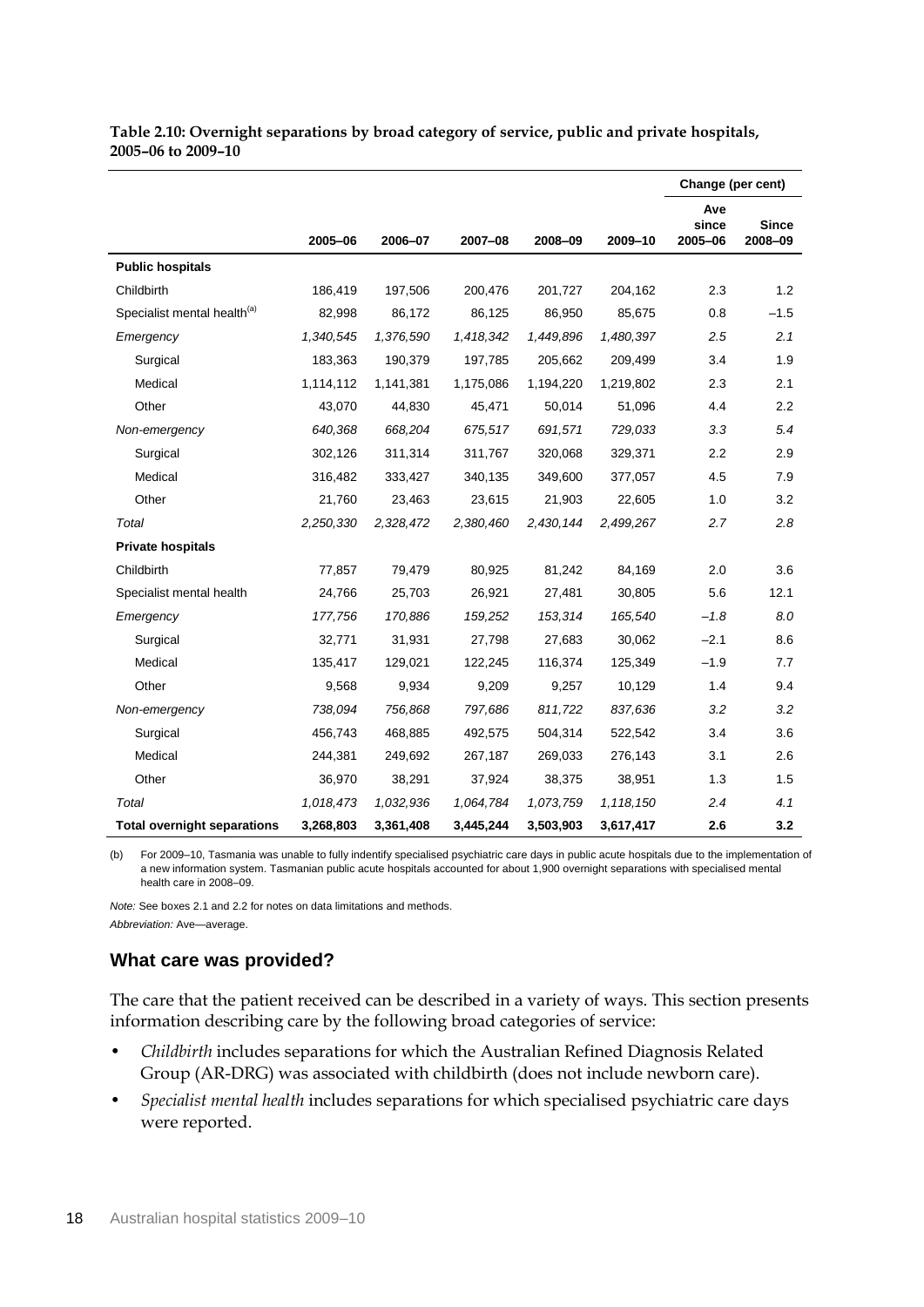- *Surgical* includes separations for which the AR-DRG belonged to the *Surgical* partition. Excludes separations for *Childbirth* and *Specialist mental health*.
- *Medical* includes separations for which the AR-DRG belonged to the *Medical* partition. Excludes separations for *Childbirth* and *Specialist mental health*.
- *Other* includes separations for which the AR-DRG did not belong to the *Surgical* or *Medical* partitions. Excludes separations for *Childbirth* and *Specialist mental health*.

Between 2005–06 and 2009–10, the number of same-day separations for *Specialist mental health* care in private hospitals increased by about 6.6% per year; it varied for public hospitals. Private hospitals provided an increasing share of *Specialist mental health* same-day separations, accounting for about 85% in 2005–06 and about 91% in 2009–10 (Table 2.9).

Private hospitals also accounted for an increasing proportion of overnight separations for *Specialist mental health* care (Table 2.10). For 2009–10, Tasmania was unable to fully indentify specialised psychiatric care days in public acute hospitals which accounted for about 1,900 overnight separations with specialised mental health care in 2008–09. After adjusting for the shortfall for Tasmania, there was an average annual increase of 0.8% each year for *Specialist mental health* care between 2005–06 and 2009–10.

Public hospitals consistently accounted for about 71% of overnight *Childbirth* separations between 2005–06 and 2009–10.

### **Average cost weight**

Average cost weight information provides a guide to the expected resource use for separations, with a value of 1.00 representing the theoretical average for all separations. The validity of comparisons of average cost weights across jurisdictions is limited by differences in the extent to which each jurisdiction's acute care psychiatric services are integrated into its public hospital system. Cost weights are of less use as a measure of resource requirements for acute psychiatric services because the relevant AR-DRGs are less homogenous than for other acute services.

In the first part of Table 2.11, public sector cost weights were used for both public and private hospitals to enable comparison between sectors because public and private sector cost weights are not comparable.

Using public cost weights for both public and private hospitals, average cost weights for public and private hospitals declined slightly overall between 2005–06 and 2009–10 (Table 2.11). Over that period there was an increase in the average cost weight for *Public psychiatric hospitals*.

Applying private hospital cost weights to separations for private hospitals shows that the overall average cost weight for private hospitals declined slightly between 2005–06 and 2009–10, while cost weights for *Other private hospitals* increased slightly between 2006–07 and 2007–08.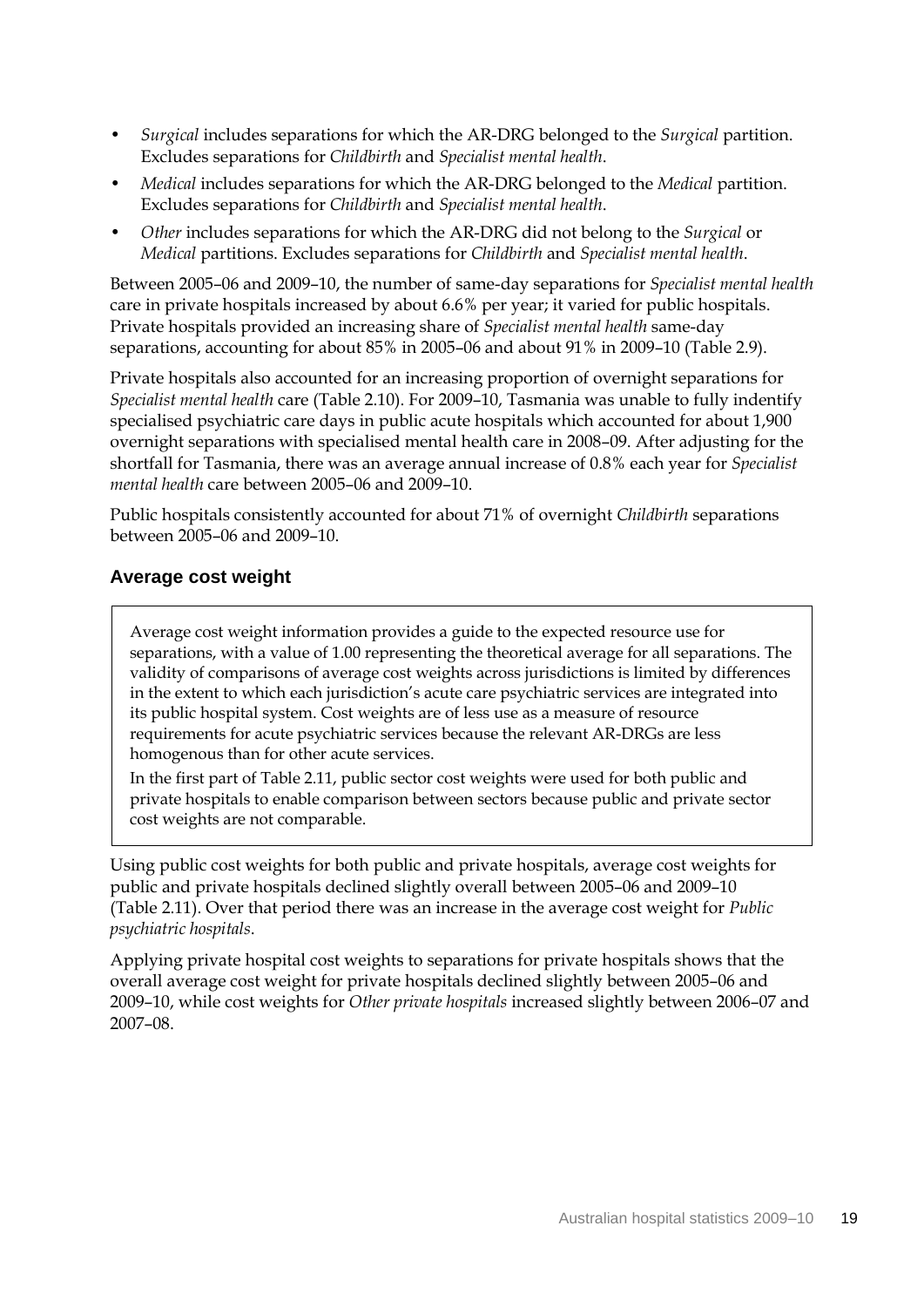|                                                           |         |         |         |         |         | Change (per cent)       |                         |  |
|-----------------------------------------------------------|---------|---------|---------|---------|---------|-------------------------|-------------------------|--|
|                                                           | 2005-06 | 2006-07 | 2007-08 | 2008-09 | 2009-10 | Ave<br>since<br>2005-06 | <b>Since</b><br>2008-09 |  |
| Average public cost weight of separations <sup>(a)</sup>  |         |         |         |         |         |                         |                         |  |
| Public hospitals                                          |         |         |         |         |         |                         |                         |  |
| Public acute hospitals                                    | 1.02    | 1.02    | 1.02    | 1.01    | 1.01    | $-0.4$                  | $-0.6$                  |  |
| Public psychiatric hospitals                              | 2.67    | 2.63    | 2.69    | 2.97    | 2.98    | 2.8                     | 0.4                     |  |
| Total                                                     | 1.02    | 1.02    | 1.02    | 1.01    | 1.01    | $-0.4$                  | $-0.6$                  |  |
| Private hospitals                                         |         |         |         |         |         |                         |                         |  |
| Private free standing day hospital<br>facilities          | 0.48    | 0.49    | 0.47    | 0.47    | 0.48    | $-0.1$                  | 1.8                     |  |
| Other private hospitals                                   | 1.03    | 1.04    | 1.05    | 1.04    | 1.04    | 0.2                     | $-0.2$                  |  |
| Total                                                     | 0.92    | 0.93    | 0.92    | 0.91    | 0.91    | $-0.4$                  | $-0.2$                  |  |
| All hospitals                                             | 0.99    | 0.99    | 0.98    | 0.97    | 0.97    | $-0.5$                  | $-0.5$                  |  |
| Average private cost weight of separations <sup>(b)</sup> |         |         |         |         |         |                         |                         |  |
| Private hospitals                                         |         |         |         |         |         |                         |                         |  |
| Private free standing day hospital<br>facilities          | 0.35    | 0.35    | 0.34    | 0.34    | 0.34    | $-0.2$                  | 1.3                     |  |
| Other private hospitals                                   | 0.96    | 0.96    | 0.98    | 0.97    | 0.97    | 0.2                     | $-0.4$                  |  |
| Total                                                     | 0.84    | 0.84    | 0.84    | 0.82    | 0.82    | $-0.6$                  | $-0.5$                  |  |

**Table 2.11: Average cost weight of separations, public and private hospitals, 2005–06 to 2009–10**

(a) AR-DRG version 5.2 public cost weights 2008–09 were used for all rows in Average public cost weight of separations.

(b) AR-DRG version 5.2 private cost weights 2008–09 were used for all rows in Average private cost weight of separations.

*Note:* See boxes 2.1 and 2.2 for notes on data limitations and methods.

*Abbreviation:* Ave—average.

### **How long did people stay in hospital?**

Between 2005–06 and 2009–10, total patient days rose for both public and private hospitals. In 2009–10, 69% of patient days were in public hospitals (Table 2.12). Patient days for *Public psychiatric hospitals* declined between 2005–06 and 2009–10. In part, this reflects a change in service delivery arrangements, such as the shifts from *Public psychiatric hospitals* to *Public acute hospitals* and residential care.

Between 2005–06 and 2009–10, the average length of stay for public acute and private hospitals fell slightly, but rose for *Public psychiatric hospitals*.

The length of stay for overnight separations is comparable with the length of stays reported by the Organisation for Economic Co-operation and Development (OECD 2009) for other OECD countries (which do not include same-day activity). With same-day separations excluded, average lengths of stay in all hospitals combined decreased by 1.1% between 2005–06 and 2009–10 (Table 2.12).

Between 2005–06 and 2009–10, overall patient days per 1,000 population declined slightly for *Public hospitals* and for *Other private hospitals* (Table 2.13). Over the same period, patient days per 1,000 population increased by about 6.9% per year for *Private free standing day hospital facilities*.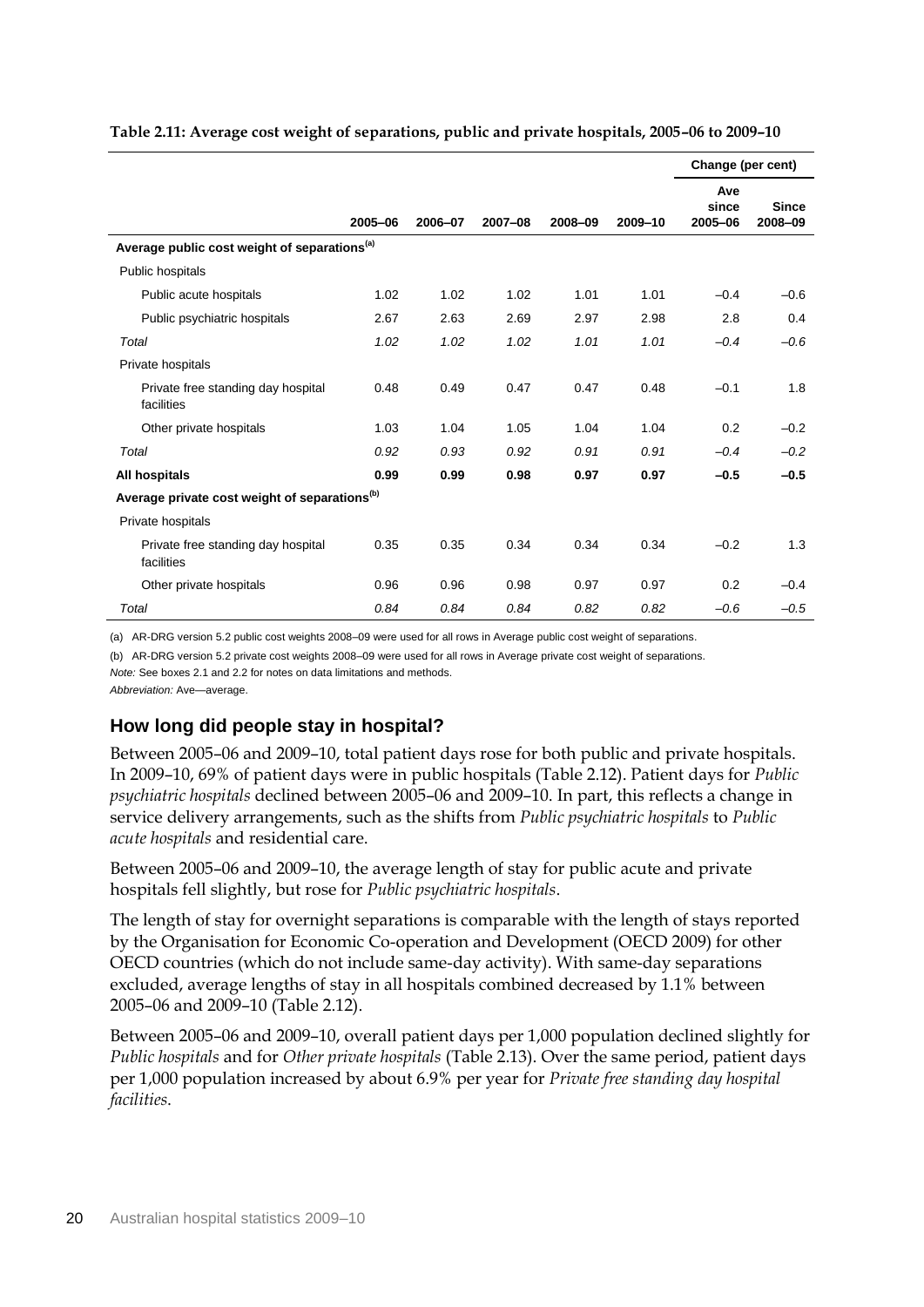|                                                               |         |         |         |         |         | Change (per cent)    |                         |
|---------------------------------------------------------------|---------|---------|---------|---------|---------|----------------------|-------------------------|
|                                                               | 2005-06 | 2006-07 | 2007-08 | 2008-09 | 2009-10 | Ave since<br>2005-06 | <b>Since</b><br>2008-09 |
| Patient days ('000)                                           |         |         |         |         |         |                      |                         |
| Public hospitals                                              |         |         |         |         |         |                      |                         |
| Public acute hospitals                                        | 16,332  | 16,781  | 17,122  | 17,302  | 17,476  | 1.7                  | 1.0                     |
| Public psychiatric hospitals                                  | 661     | 658     | 714     | 587     | 663     | 0.1                  | 12.9                    |
| Total                                                         | 16,993  | 17,439  | 17,836  | 17,889  | 18.139  | 1.6                  | 1.4                     |
| Private hospitals                                             |         |         |         |         |         |                      |                         |
| Private free standing day<br>hospital facilities              | 548     | 570     | 668     | 729     | 783     | 9.4                  | 7.4                     |
| Other private hospitals                                       | 6,790   | 6,915   | 7,139   | 7,164   | 7,479   | 2.4                  | 4.4                     |
| Total                                                         | 7,338   | 7,485   | 7,807   | 7,893   | 8,262   | 3.0                  | 4.7                     |
| All hospitals                                                 | 24,331  | 24,925  | 25,643  | 25,782  | 26,401  | 2.1                  | 2.4                     |
| Average length of stay (days)                                 |         |         |         |         |         |                      |                         |
| Public hospitals                                              |         |         |         |         |         |                      |                         |
| Public acute hospitals                                        | 3.7     | 3.6     | 3.6     | 3.5     | 3.5     | $-1.5$               | $-2.6$                  |
| Public psychiatric hospitals                                  | 42.5    | 43.3    | 48.4    | 52.8    | 59.1    | 8.6                  | 11.9                    |
| Total                                                         | 3.8     | 3.7     | 3.8     | 3.7     | 3.6     | $-1.5$               | $-2.2$                  |
| Private hospitals                                             |         |         |         |         |         |                      |                         |
| Private free standing day<br>hospital facilities              | 1.0     | 1.0     | 1.0     | 1.0     | 1.0     | $-0.0$               | $-0.0$                  |
| Other private hospitals                                       | 3.0     | 2.9     | 2.9     | 2.8     | 2.8     | $-1.4$               | $-1.5$                  |
| Total                                                         | 2.6     | 2.5     | 2.5     | 2.4     | 2.4     | $-1.9$               | $-1.5$                  |
| All hospitals                                                 | 3.3     | 3.3     | 3.3     | 3.2     | 3.1     | $-1.8$               | $-2.2$                  |
| Average length of stay, excluding same-day separations (days) |         |         |         |         |         |                      |                         |
| Public hospitals                                              |         |         |         |         |         |                      |                         |
| Public acute hospitals                                        | 6.3     | 6.2     | 6.2     | 6.1     | 6.0     | $-1.3$               | $-2.4$                  |
| Public psychiatric hospitals                                  | 48.2    | 50.3    | 55.0    | 56.0    | 63.0    | 7.0                  | 12.6                    |
| Total                                                         | 6.6     | 6.5     | 6.5     | 6.3     | 6.2     | $-1.3$               | $-1.9$                  |
| Private hospitals                                             |         |         |         |         |         |                      |                         |
| Private free standing day<br>hospital facilities              | 1.0     | 1.0     | 1.0     | 1.0     | 1.0     | $-1.1$               | $-4.7$                  |
| Other private hospitals                                       | 5.4     | 5.4     | 5.4     | 5.3     | 5.3     | $-0.6$               | $-0.5$                  |
| Total                                                         | 5.4     | 5.4     | 5.4     | 5.3     | 5.3     | $-0.5$               | $-0.4$                  |
| All hospitals                                                 | 6.2     | 6.2     | 6.2     | $6.0\,$ | 5.9     | $-1.1$               | $-1.6$                  |

**Table 2.12: Patient days and average length of stay, public and private hospitals, 2005–06 to 2009–10**

*Note:* See boxes 2.1 and 2.2 for notes on data limitations and methods.

*Abbreviations:* Ave—average.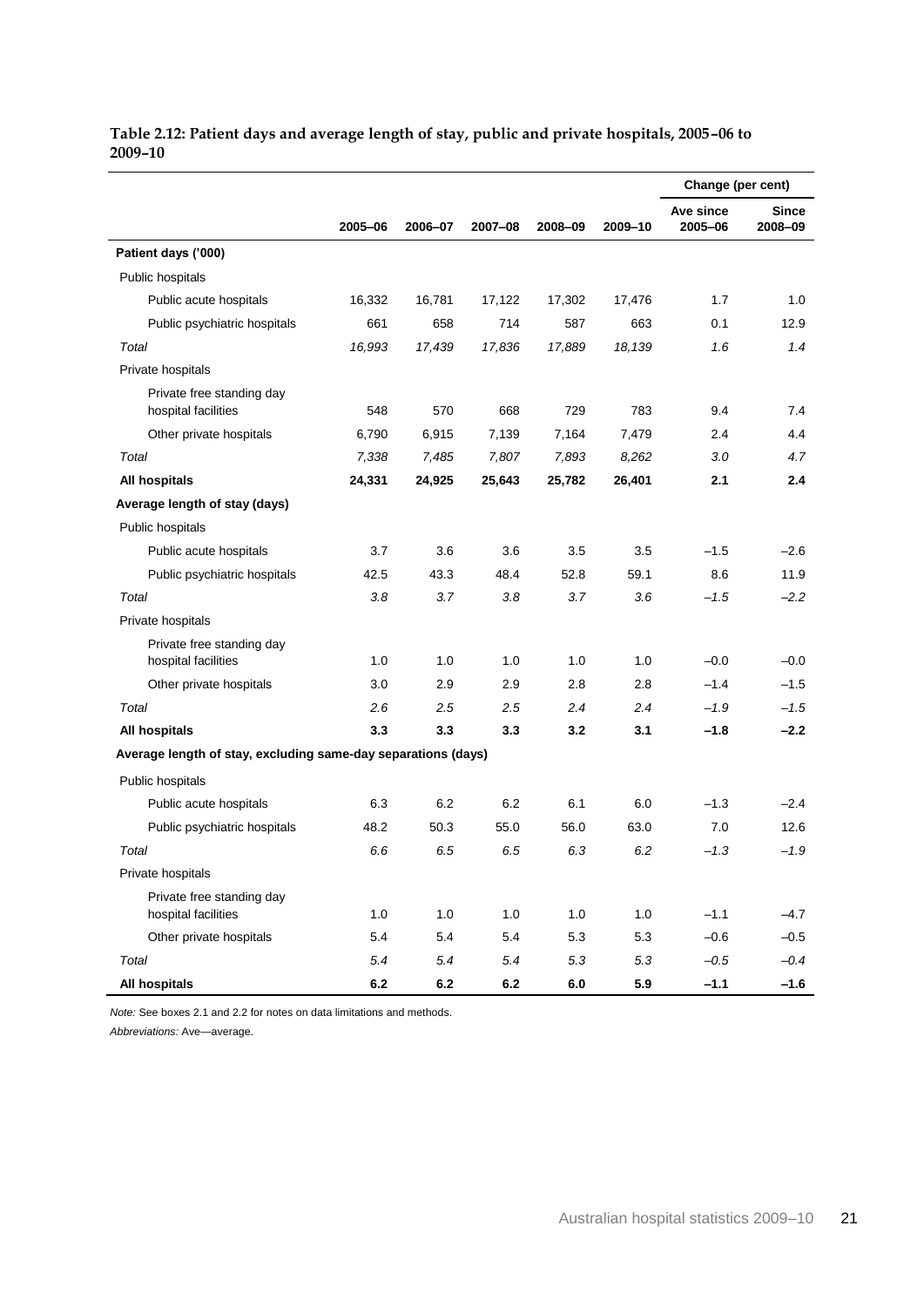|                                                  |         |         |         |         |         | Change (per cent)    |                         |
|--------------------------------------------------|---------|---------|---------|---------|---------|----------------------|-------------------------|
|                                                  | 2005-06 | 2006-07 | 2007-08 | 2008-09 | 2009-10 | Ave since<br>2005-06 | <b>Since</b><br>2008-09 |
| <b>Public hospitals</b>                          |         |         |         |         |         |                      |                         |
| Public acute hospitals                           | 772.0   | 775.7   | 772.6   | 762.4   | 750.0   | $-0.7$               | $-1.6$                  |
| Public psychiatric hospitals                     | 32.0    | 31.5    | 33.2    | 27.0    | 29.7    | $-1.9$               | 10.2                    |
| Total                                            | 804.0   | 807.2   | 805.8   | 789.3   | 779.7   | $-0.8$               | $-1.2$                  |
| <b>Private hospitals</b>                         |         |         |         |         |         |                      |                         |
| Private free standing day<br>hospital facilities | 26.0    | 26.5    | 30.3    | 32.4    | 33.9    | 6.9                  | 4.7                     |
| Other private hospitals                          | 317.7   | 315.9   | 318.3   | 311.9   | 317.3   | $-0.0$               | 1.7                     |
| Total                                            | 343.6   | 342.5   | 348.6   | 344.3   | 351.2   | 0.5                  | 2.0                     |
| All hospitals                                    | 1,147.6 | 1,149.7 | 1,154.4 | 1,133.7 | 1,130.9 | $-0.4$               | $-0.2$                  |

**Table 2.13: Patient days per 1,000 population(a), public and private hospitals, 2005–06 to 2009–10**

(a) Rates are directly age-standardised to the Australian population as at 30 June of the year of interest. The Australian population as at 30 June 2001 is used as the reference population.

*Note:* See boxes 2.1 and 2.2 for notes on data limitations and methods.

*Abbreviation:* Ave—average.

### **Relative stay index**

A relative stay index (RSI) greater than 1 indicates that an average patient's length of stay is higher than would be expected given the casemix for the category of interest (for example, hospital sector or jurisdiction). An RSI of less than 1 indicates that the length of stay was less than would have been expected. More information on RSIs by *Medical*, *Surgical* and *Other* categories of AR-DRGs and by funding source is provided in *Chapter 3.* Details of the methods used are included in *Appendix 1*.

Table 2.14 presents RSI information for 2005–06 to 2009–10. Over that period there was some variation between hospital sectors in the RSI. The directly standardised RSI for public hospitals was consistently lower than that for private hospitals between 2005–06 and 2009–10.